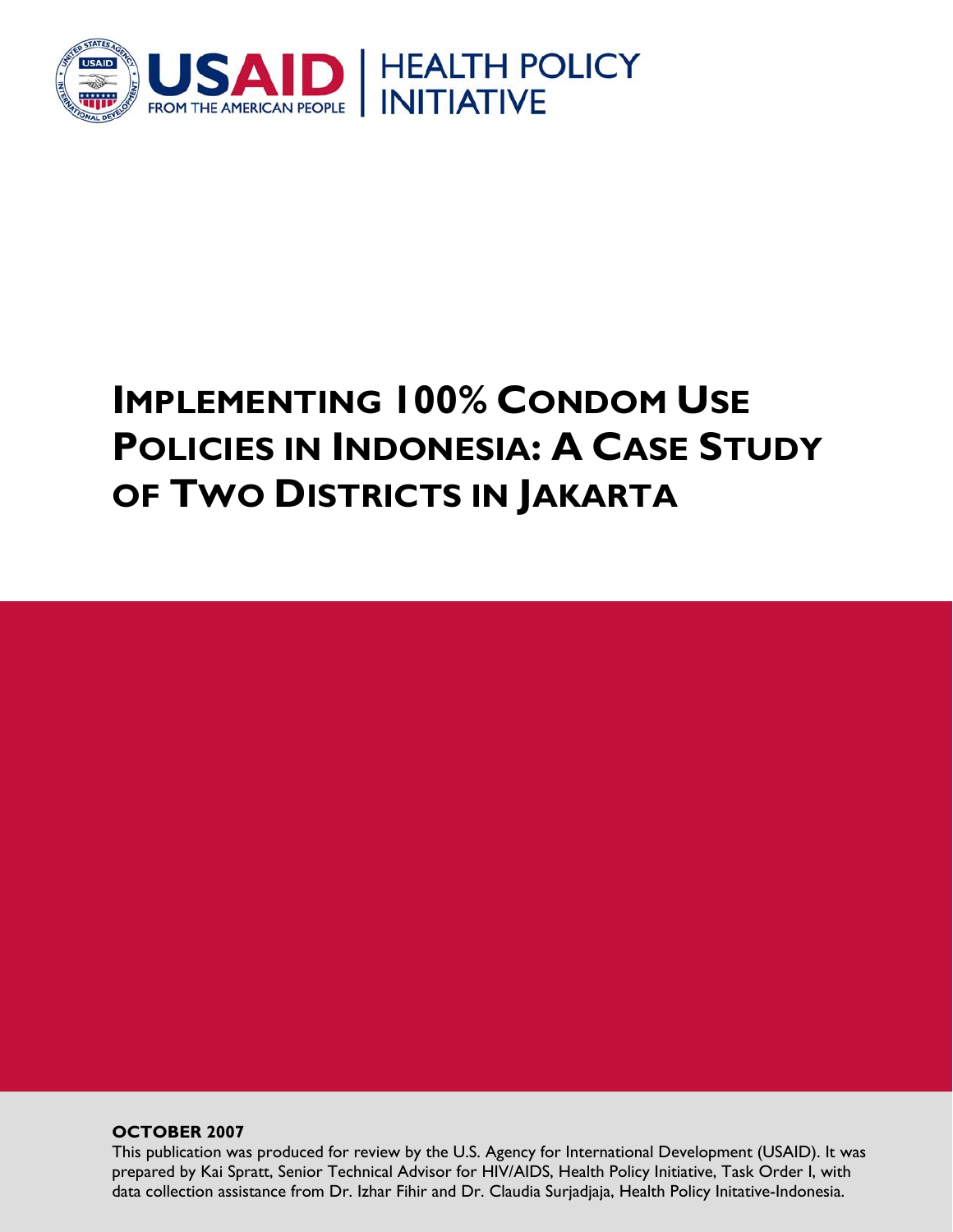The USAID / Health Policy Initiative, Task Order 1, is funded by the U.S. Agency for International Development under Contract No. GPO-I-01-05-00040-00, beginning September 30, 2005. Task Order 1 is implemented by Constella Futures, in collaboration with the Centre for Development and Population Activities (CEDPA), White Ribbon Alliance for Safe Motherhood (WRA), Futures Institute, and Religions for Peace.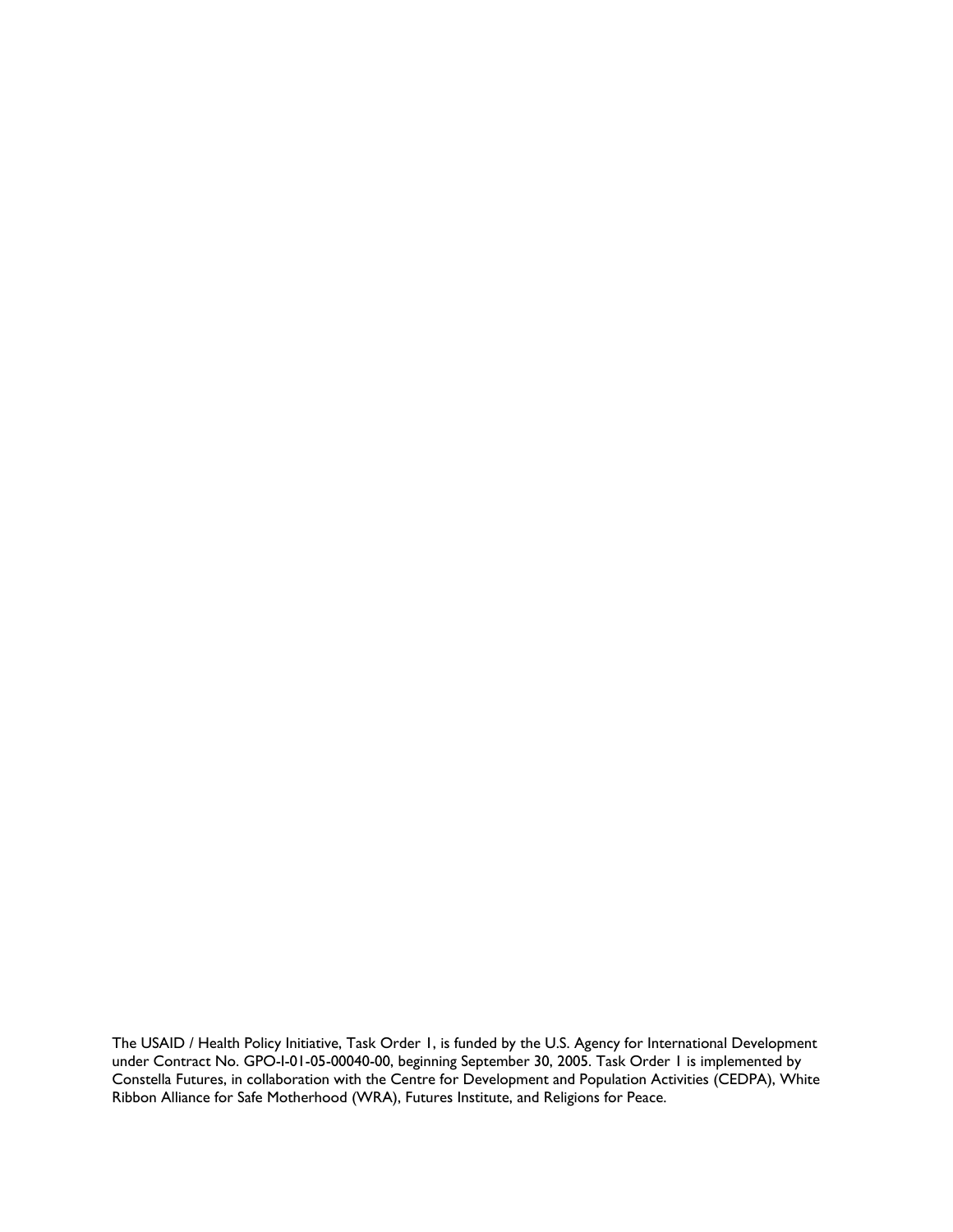# **IMPLEMENTING 100% CONDOM USE POLICIES IN INDONESIA: A CASE STUDY OF TWO DISTRICTS IN JAKARTA**

#### **OCTOBER 2007**

The views expressed in this publication do not necessarily reflect the views of the U.S. Agency for International Development or the U.S. Government.

The USAID | Health Policy Initiative does not support the legalization of prostitution or sex trafficking. It is, however, committed to supporting effective strategies to prevent the spread of the HIV and other STIs and mitigate their impacts. The sex industry is often one of the primary mechanisms through which HIV spreads in a country. Respecting the dignity and rights of sex workers is essential for developing effective HIV prevention and care programs. The use of the terms "sex work" and "sex worker" in this report does not imply support for prostitution as a legal form of employment; rather they are used as a way to reduce the stigma and discrimination faced by sex workers, who may be vulnerable to exploitation and lack access to health-related and other types of information and services.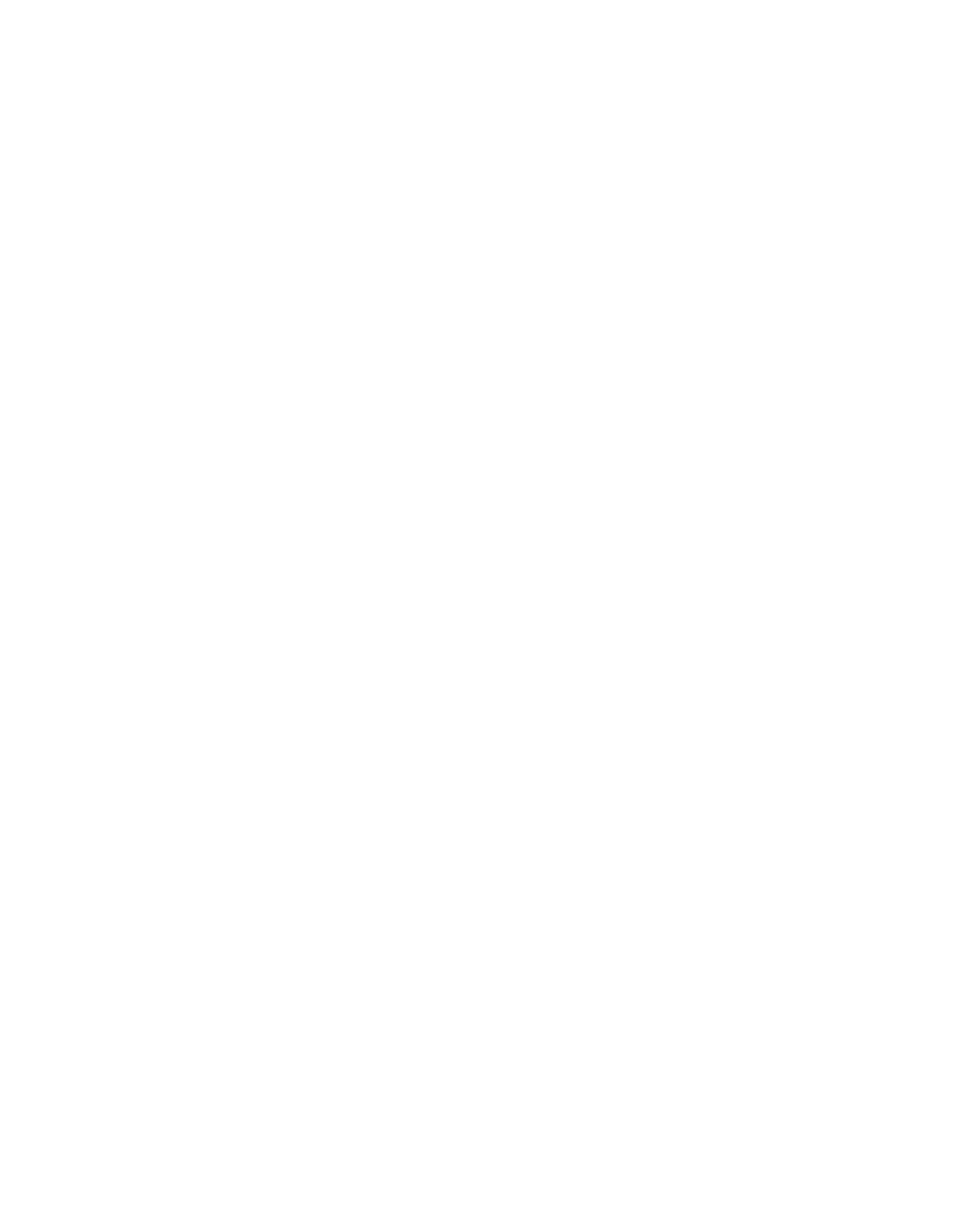# **TABLE OF CONTENTS**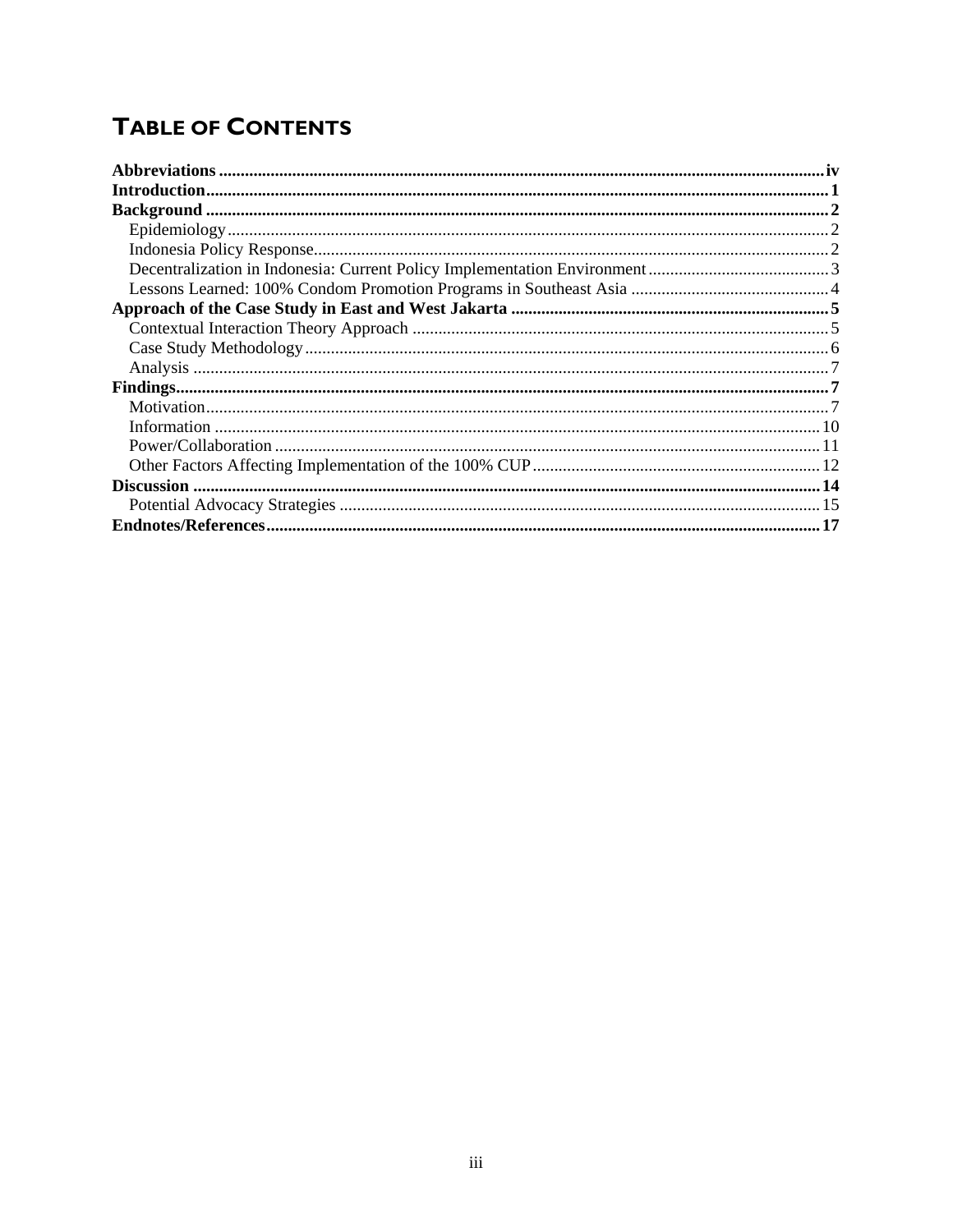# <span id="page-5-0"></span>**ABBREVIATIONS**

| <b>ART</b>       | antiretroviral therapy                                                  |
|------------------|-------------------------------------------------------------------------|
| <b>ASA</b>       | Aksi Stop AIDS Project                                                  |
| <b>CDC-EH</b>    | Center for Disease Control-Environmental Health Department (Ministry of |
|                  | Health, Indonesia)                                                      |
| <b>CIT</b>       | <b>Contextual Interaction Theory</b>                                    |
| <b>CUP</b>       | Condom Use Program                                                      |
| D.A.R.E.         | Drug Abuse Resistance Education                                         |
| <b>DOH</b>       | Department of Health                                                    |
| <b>DOR</b>       | Department of Religion                                                  |
| <b>DOT</b>       | Department of Tourism                                                   |
| <b>FHI</b>       | Family Health International                                             |
| <b>GF</b>        | Global Fund                                                             |
| <b>HAPP</b>      | <b>HIV/AIDS</b> Prevention Program                                      |
| <b>HIV</b>       | human immunodeficiency virus                                            |
| <b>HPI</b>       | <b>Health Policy Initiative</b>                                         |
| IA               | implementing agencies                                                   |
| IDU              | injecting drug user                                                     |
| <b>KPA</b>       | National AIDS Commission                                                |
| <b>KPAD</b>      | Provincial AIDS Commission                                              |
| <b>MARP</b>      | most-at-risk population                                                 |
| MOH              | Ministry of Health                                                      |
| <b>MOT</b>       | Ministry of Tourism                                                     |
| <b>MSM</b>       | men who have sex with men                                               |
| <b>NAC</b>       | <b>National AIDS Commission</b>                                         |
| NGO              | nongovernmental organization                                            |
| <b>NSEP</b>      | needle and syringe exchange programs                                    |
| Perda            | Peraturan Daerah (local regulation)                                     |
| <b>PIBA</b>      | policy implementation barriers analysis                                 |
| <b>PLHIV</b>     | people living with HIV                                                  |
| <b>RT</b>        | Rukun Tetangga (head of a neighborhood association)                     |
| <b>RW</b>        | Rukun Warga (head of a group of neighborhood associations)              |
| S&D              | stigma and discrimination                                               |
| SК               | Surat Keputusan (municipal decree)                                      |
| <b>STI</b>       | sexually transmitted infection                                          |
| <b>SWs</b>       | sex workers                                                             |
| <b>UNAIDS</b>    | Joint United Nations Program on HIV/AIDS                                |
| <b>UNDP</b>      | <b>United Nations Development Program</b>                               |
| <b>UNGASS</b>    | United Nations General Assembly Special Session                         |
| <b>USAID</b>     | United States Agency for International Development                      |
| <b>VCT</b>       | voluntary counseling and testing                                        |
| <b>WHO SEARO</b> | World Health Organization Southeast Asia Regional Office                |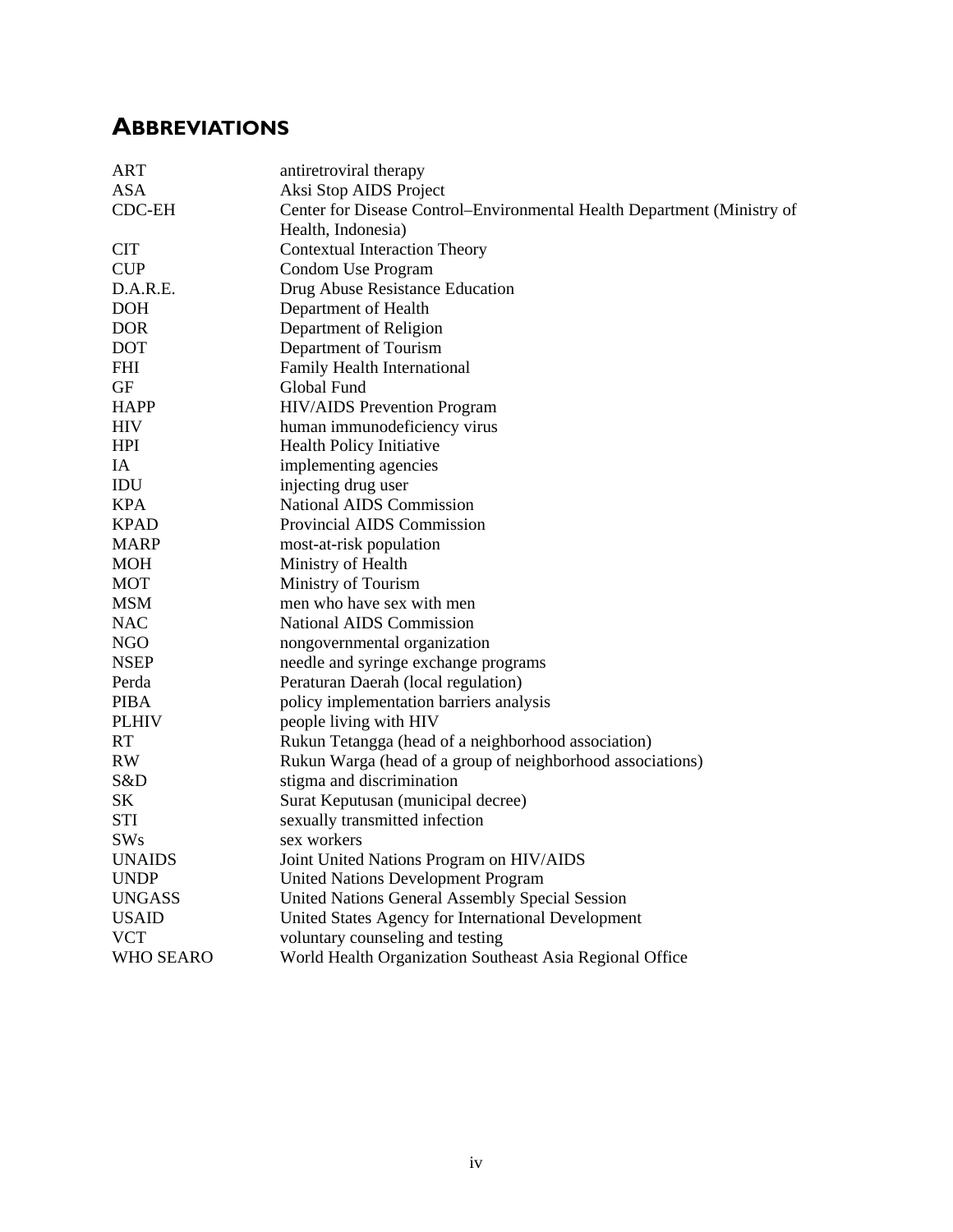## <span id="page-6-0"></span>**INTRODUCTION**

USAID and its partner organizations have extensive history in collaborating with the government of Indonesia to address the HIV epidemic; and they are now working in seven provinces and 78 of the 100 priority regencies/municipalities to support prevention, care, and treatment services for the most-at-risk populations (MARP). As is the case in many countries, policy implementation remains a challenging area for HIV efforts in Indonesia, where many economic, environmental, and social issues vie for policymakers' and implementers' attention and action.

Policy implementation lags universally behind policy formulation.<sup>[1](#page-22-1)</sup> Pragmatic experience demonstrates that the implementation of a given policy is rarely assured, and the process may be rife with delays, reinterpretations, and turf battles. There are multiple social science disciplines seeking to develop concise, testable theories and models through which policy implementation can be improved. The research literature on policy implementation has presented an enormous number of explanatory variables—a succinct, unifying theory or model has yet to emerge. However, themes emerging from several research fields suggest that barriers to implementation are not related solely to the policy's quality or operational guidelines but also from implementer belief systems, value priorities, understanding of causal relationships, and the perceptions about the importance and magnitude of the specific problems the policy is meant to address.<sup>[2](#page-22-2),  $\bar{3}$  $\bar{3}$  $\bar{3}$ ,  $\bar{4}$  $\bar{4}$  $\bar{4}$  Efforts to improve policy implementation must therefore include an advocacy</sup> strategy that addresses policy implementers' values and perceptions, as well as the necessary technical solutions.

USAID | Health Policy Initiative (HPI), Task Order 1, with funding from USAID/Indonesia, is collaborating with the Family Health International (FHI) Aksi Stop AIDS (ASA) Project to address some of the policy challenges to a more comprehensive approach to the HIV epidemic. Activities include the following: (1) strengthening the capacity of the National AIDS Commission (KPA) and provincial AIDS commissions (KPADs) to do evidence-based resource allocation; and (2) working in select districts to conduct a policy implementation barriers analyses (PIBA) to address factors hindering HIV-related policy implementation. With reference to the PIBA, HPI staff met with seven of nine ASA regional directors in August 2006 to discuss the most important policy issues they faced in implementing their field-based programs. Five of the seven regional directors stated that prevention, especially the ability to implement the 100% Condom Use Program (100% CUP) endorsed in the Indonesia National HIV/AIDS Strategy, was a key priority because few municipalities were moving forward with local legislation to endorse and operationalize the program. In further discussion with ASA's headquarters staff, Surabaya, East Java, due to its high HIV prevalence, was identified as a target district in which to conduct the PIBA of the 100% CUP. Data for the PIBA were collected in three districts in East Java in January and February 2007. The data are currently being analyzed, and dissemination will begin in November.

Several questions are of interest. Given that the Indonesian National HIV/AIDS Strategy has been updated recently and that prevention remains a priority endorsed at the highest levels of national government, why have so few local municipalities, especially in highly affected provinces, taken steps to pass appropriate legislation and develop operational guidelines? Of equal interest, how and why have some districts or municipalities succeeded in getting legislation approved? Which factors influenced the development and implementation of 100% condom-use programs at a local level?

HPI conducted a case study of two municipalities located within the Special Province of Jakarta: West Jakarta, where a municipal decree (*Surat Keputusan,* SK) has been endorsed, and East Jakarta, where an SK has not been endorsed. Studying two contiguous districts provides for more valid comparisons than looking at districts in different provinces or regions, controlling for historical or temporal differences. The limitation of conducting the case study with these two districts is that differences exist in the governance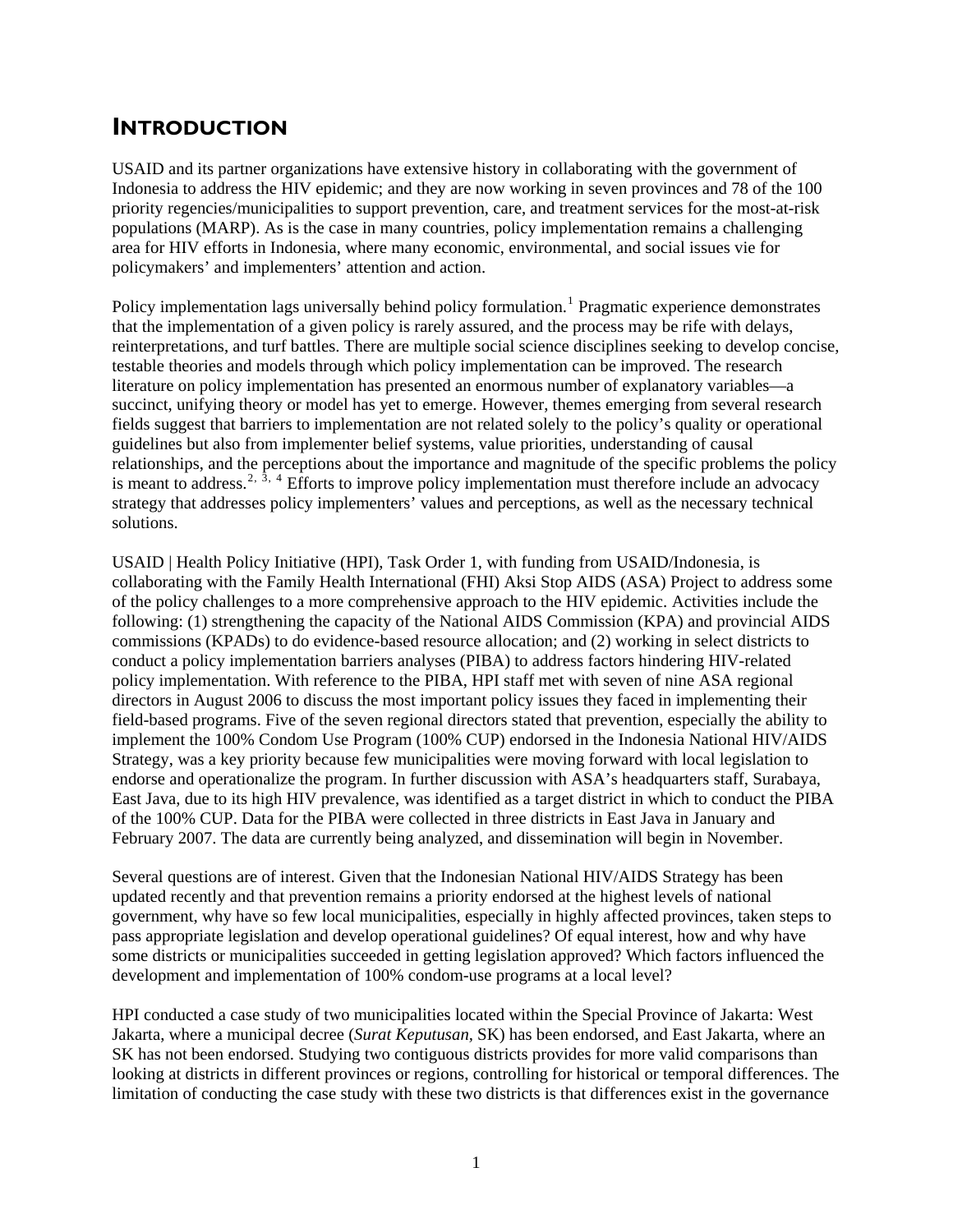<span id="page-7-0"></span>structures of the five districts that make up metro Jakarta. Unlike other provinces of Indonesia, where the districts are the ultimate arbiter of local policies, the policymakers in the districts of Jakarta can write their own SK and other decrees, but these SK/decrees cannot be implemented or funded without approval by the provincial parliament. District policy instruments, such as mayoral decrees and SK, are superseded by provincial parliamentary legislation and governor's decrees. In addition, Jakarta district legislation does not include technical or operational guidelines and sanctions. In terms of supporting the 100% CUP, the SK is more of a symbolic than substantive policy instrument. An additional limitation is that some people may not have been interviewed because they were not available or we were not aware they were key actors in the districts. These limitations notwithstanding, understanding the motivations of local officials and the barriers they overcame to support even symbolic policy might be informative for developing advocacy approaches that motivate other local officials and communities to implement the 100% CUP.

This paper presents the results of interviews conducted for the case studies, thus providing a more nuanced understanding of the environment within which local actors interpret the program; and also presents some theoretical perspectives that might frame efforts to reduce disagreement about the program.

### **BACKGROUND**

#### **Epidemiology**

The HIV epidemic in Indonesia remains concentrated among MARPs, including injecting drug users (IDUs), transgender sex workers, female sex workers (SWs) and their clients, prisoners, and men who have sex with men (MSM).<sup>[5](#page-22-2)</sup> The epidemic initially was driven by heterosexual sex, but, in the last 10 years, prevalence among the approximately 219,000 IDUs<sup>[6](#page-22-2)</sup> has exploded—with reports which give a range from zero percent in 199[7](#page-22-2) to 47 percent by  $2003$ .<sup>7</sup> There is now growing concern about increasing HIV prevalence among the sexual partners of IDUs. There is little evidence that HIV is spreading widely among people who do not engage in risk behaviors or their primary sexual partners. An exception to this is in the country's easternmost province of Tanah Papua. District-level estimates in 2006 suggest that HIV already exceeds 2 percent in the general population.<sup>[8](#page-22-2)</sup> From the low rates recorded in the mid-1990s, HIV has begun a steady climb among SWs across the country. As early as 1996, the Center for Disease Control/Environmental Health Department (CDC-EH) issued a circular to provincial health departments to promote 100 percent condom use in all *localisasi* (areas of a town where brothels are concentrated, referred to as "localizations" in English). While condom use has risen marginally in a number of sites, unprotected sex with clients remains the norm among SWs. This is confirmed by consistently high rates of sexually transmitted infections (STIs) measured in a recent survey in eight cities.<sup>[9](#page-22-2)</sup> Behavioral surveillance studies conducted in Indonesia from 1996 to 1998 showed that although a high percentage of the respondents had heard of HIV, knowledge of STIs remained relatively low, the percentage of male respondents who reported sex with a SW had increased, and the use of condoms with a SW had decreased.[10](#page-22-2) Putting effective prevention efforts in place in direct and indirect sex work is still urgently needed. While several local regulations or decrees have been drafted in a few districts that support condom use programs in brothel areas, none has been fully operationalized or implemented yet.

#### **Indonesia Policy Response**

The "Sentani Commitment" serves as Indonesia's pledge to address HIV and AIDS. The statement was adopted at a January 19, 2004, meeting between the Coordinating Minister for People's Welfare, six ministers constituting key members of the KPA, and provincial leaders from the six provinces most affected by HIV. The Sentani Commitment established seven objectives, including promoting condom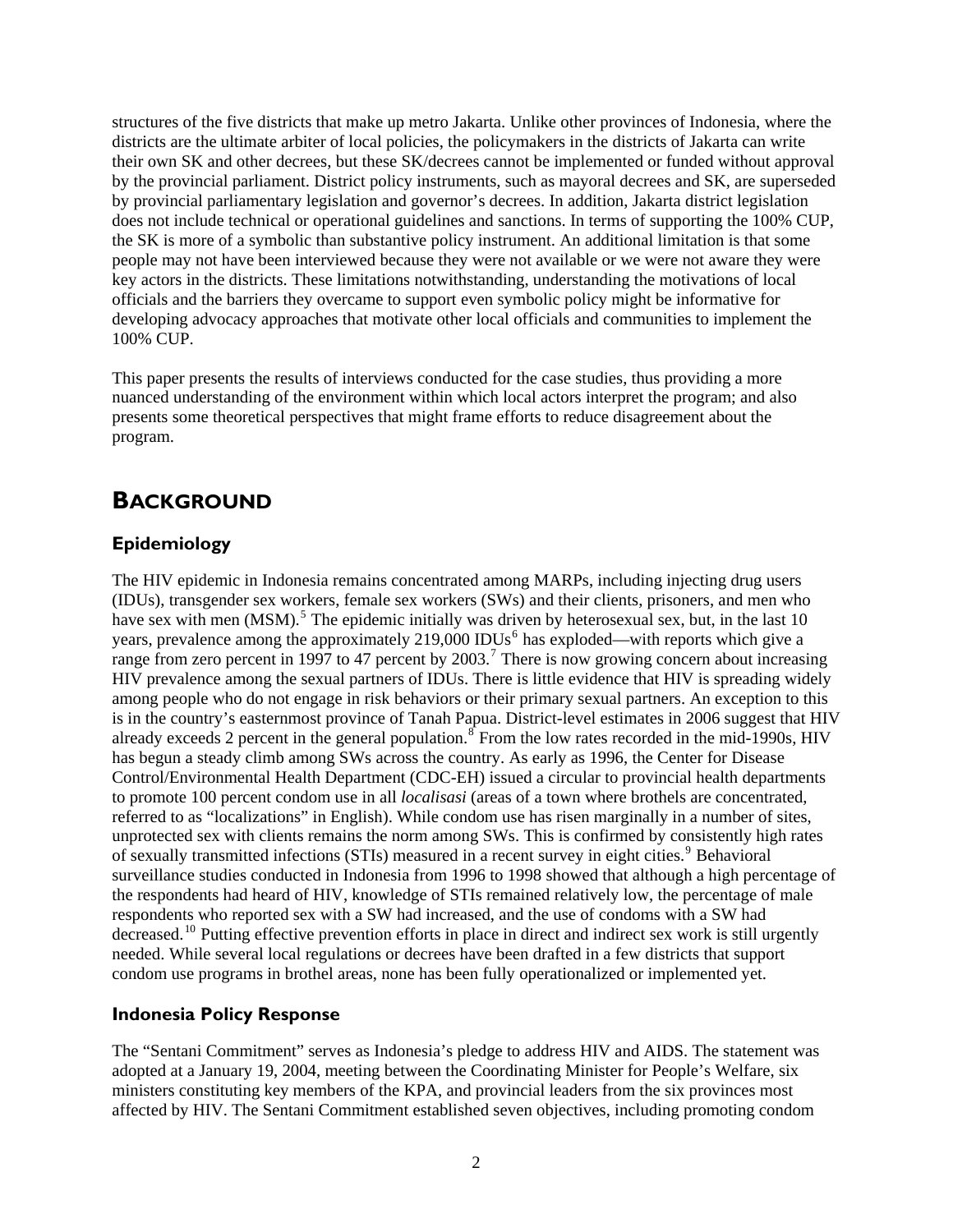<span id="page-8-0"></span>use in every high-risk sexual activity; preventing HIV among IDUs; providing antiretroviral therapy (ART) to at least 5,000 people living with HIV (PLHIV) by the end of 2004; reducing stigma and discrimination toward PLHIV; establishing and empowering provincial and district AIDS commissions; developing laws and regulations conducive to HIV prevention, care, and support programs; and scaling up efforts for information, education, and communication, including collaboration with religious groups. Like the United Nations General Assembly Special Session (UNGASS) Declaration of Commitment on HIV/AIDS, the Sentani Commitment is not a legal document and thus does not legally bind the government at the national or local levels to implement programs in support of reaching these objectives.

At the national level, prevention has been a prominent concern in Indonesia's national policy and strategy documents. The KPA's recently revised 2007–2010 National HIV/AIDS Strategy specifically endorses 100% CUP as a critical component of prevention efforts:

**2.2.7.** One effective method of HIV prevention is the 100 percent use of condoms during high-risk sex, solely for the purpose of breaking the chain through which HIV is transmitted.

#### **2.3 Strategies**

**2.3.1**. Promoting and expanding tried and tested prevention methods, and assessing new methods. The scaling-up and expansion of prevention efforts focused on effective methods of prevention, such as condom use during high-risk sex, harm reduction among injecting drug users, and upgrading the effort to prevent the spread of sexually transmitted diseases. This strategy also involves the scaling-up and expansion of voluntary counseling and testing services and the prevention of mother-to-child transmission. This is in line with the prevention principles recommended by UNAIDS.

Other priorities outlined in the strategy include: (1) preventing the transmission of STIs and HIV; (2) providing care, treatment, and support to PLHIV; (3) conducting HIV, AIDS, and STI surveillance; (4) conducting operational and other forms of research; (5) encouraging environments conducive to HIV prevention; and (6) engaging in multiparty coordination and collaboration. These priorities are appropriate for the concentrated epidemic in Indonesia (outside of Tanah Papua) and also were emphasized in the National HIV/AIDS Strategy for 2003–2007. One question addressed in this paper is "What is the process by which the priorities of national policymakers are disseminated to provincial and local level policymakers and implementers?"

#### *Decentralization in Indonesia: Current Policy Implementation Environment*

Since 2001, Indonesia's rapid decentralization initiative has fundamentally altered the country's system of governance by shifting power and resources from the central government to the regions. Two laws enacted in mid-1999 (Law 22/1999 and Law 25/1999) rapidly transferred substantial responsibilities to municipal- (*kota*) and district- (*kabupaten*) level governments. Districts and municipalities have become the primary administrative units responsible for providing 11 key government services. Further amendments to the Constitution in August 2002 (Chapter VI, Article 18) stipulated that each province, regency, and town would have regional governments regulated by law. These regional governments can regulate and administer matters of government on "the basis of autonomy and the duty of assistance." The Ministry of Health (MOH) reserved for itself the tasks of "exercising functional control and supervising the planning and use of resources," while at the same time indicating that districts would be accountable for the planning, implementation, and supervision of health services; and that provinces would be responsible for supervising policy implementation and handling activities "beyond the scope of districts." The actual health responsibilities of the districts still are not clear, nor are the role distinctions of the central MOH and province-level entities. By making local governments accountable for health, Law 22 designated the district as a key arena for policy implementation and formulation; meanwhile, Law 25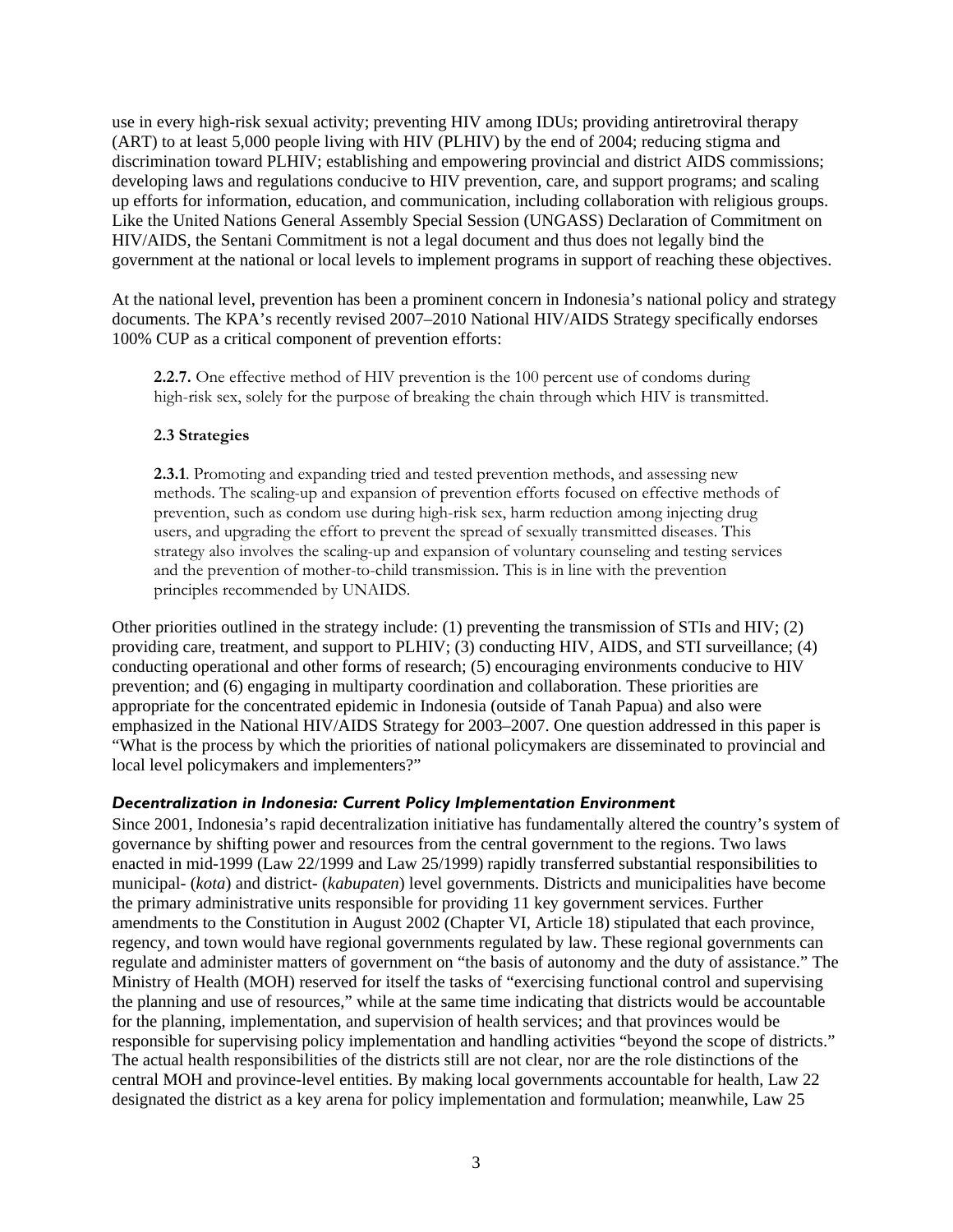<span id="page-9-0"></span>greatly increased the availability of resources. These steps were supported by strong rationale, as districts own and operate health centers and public hospitals and are responsible for supervising most health staff $11$ 

Although national, provincial, and municipal authorities still lack clarity about the extent of their authority to make policy and guidelines and how these should be funded and implemented, several provinces and municipal governments have demonstrated leadership by issuing their own local regulations (*Peraturan Daerah,* Perda) and decrees (*Surat Keputusan,* SK*)* related to 100% CUP. East Java (August 2004) and Riau (June 2006) have passed provincial regulations on Prevention and Control of HIV/AIDS; three districts in the province of Tanah Papua (Jayapura, Merauke, and Nabire) have a Perda for HIV prevention approved by the local government; the city of Jayapura has a Perda that has been awaiting approval since December 2003; and the provincial government of East Java approved a Perda based on a draft written for the city of Surabaya.

For the policy statements outlined in the Sentani Commitment and national strategy to be implemented, local governments must develop Perdas. By having a provincial regulation on HIV prevention, the relevant technical department (e.g., health, manpower) at the provincial and district levels can request funding from the local government. The provincial regulation also serves as the basis for providing resources and personnel to support HIV prevention programs—for example, condom use programs for SWs and their clients.<sup>[12](#page-22-2)</sup> At the municipal and district levels, for a 100% CUP to be implemented a Perda must be signed by the local authority (mayor). With the endorsement of the Perda, operational guidelines are developed, the responsibilities of agencies involved in the implementation of the Perda are elaborated, and sanctions are determined. In some districts in Indonesia, a Perda has been endorsed, but no further progress has occurred. This paper will address some questions regarding the progress of 100% CUP implementation. Why have the next steps not been taken? What lessons can be learned from other countries in the region that could facilitate the implementation process of the 100% CUP in Indonesia?

#### *Lessons Learned: 100% Condom Promotion Programs in Southeast Asia*

One hundred percent condom use programs seek to address structural barriers that reduce the efficacy with which sex workers ensure condom use by their clients. The decision to use a condom is often outside the direct control of a sex worker<sup>[13](#page-22-2)</sup>. Introducing 100% condom use programs support prevention by changing the context within which condoms use is negotiated and makes condom use a shared responsibility of brothel managers, clients and sex workers. Successful 100% condom use programs have been implemented in the US, Australia, Europe and at the provincial level in several countries in Asia, including Cambodia (in 12 provinces), China, Lao PDR, Burma, and Vietnam,  $^{14}$  $^{14}$  $^{14}$  although many of these have yet to be evaluated thoroughly. In 1998, Thailand initiated the first nationwide 100% CUP, resulting in a highly significant reduction in HIV prevalence rates among SWs and their clients. Sex work was (and remains) illegal in Thailand. Rather than trying to suppress sex work, which would not curtail demand but rather drive the industry underground and make prevention efforts more difficult, officials opted to take a harm-reduction approach by encouraging safer sex through condom use. The 100% CUP in Thailand was implemented as a result of extensive collaboration among different governmental sectors and those who influence the sex industry: police, brothel owners, SWs, and clients.<sup>[15](#page-22-2), [16](#page-23-0)</sup> An important component of the program involved placing responsibility for compliance with the CUP on brothel owners and clients, rather than on SWs only, who are not always successful in convincing clients to use condoms. Compliance was monitored regularly through STI incidence among SWs and clients, HIV rates among SWs, and condom distribution. SWs were provided with free or reduced price STI checkups and treatment. Men attending STI clinics were routinely asked which brothels they had visited; these brothels then were visited by public health staff to reinforce the program and provide any needed information. Brothels found to be the source of repeated STIs could be fined or closed by the police—although it appears that these sanctions were rarely applied. $17$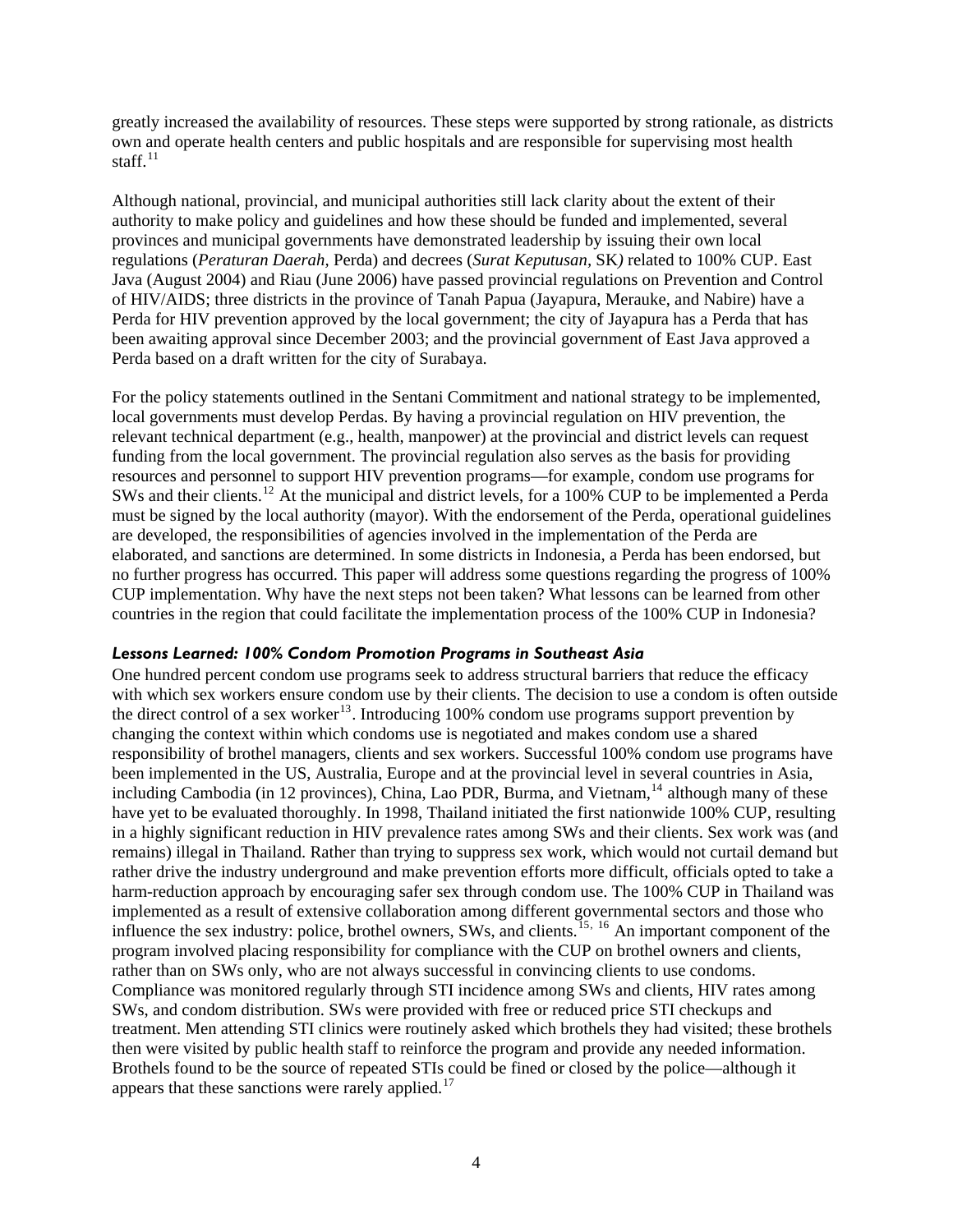<span id="page-10-0"></span>One important component of the program was its coverage of a wide geographic area, which limited the ability of clients to visit a competing brothel where condom use was not required. Implementing the CUP in a wide geographical area also was important in terms of compensating for the limited exposure of SWs to HIV prevention programs and peer outreach messages. SWs are a highly mobile group:<sup>[18](#page-23-0)</sup> when an HIV program is initiated, not all SWs will benefit. One research team in Bali, in a study testing interventions to increase condom use, found a 50 percent turnover every six months among SWs. While providing behavioral and medical interventions to SWs did increase their knowledge about HIV and STIs, as well as their ability to ask clients to use condoms,[19](#page-23-0) higher condom use requires cooperation of the clients and constant outreach efforts to ensure that all SWs new to a particular area are covered by the program. The Thai 100% CUP, by focusing on clients and brothel managers, compensated for the lack of exposure of *all* SWs to high-quality condom use programs.

Other critical components to national scale-up in Thailand were reliable surveillance data, political commitment, a good network of STI public health clinics, and nongovernmental organization (NGO) capacity to work with and on behalf of the MARP.<sup>[20](#page-23-0)</sup> Condom use program activities were integrated into the responsibilities of a number of different departments or units at the public health and infection disease divisions of provincial and local governments rather than by the creation of a new vertical program. This helped to contain costs, produced a sustainable program, and provided sufficient staffing to support the required activities.

Condom use programs in other countries have adapted various components of the successful Thai model. Although there is not a "one size fits all" approach to the 100% CUP concept, a common strategy underlies all programs: the mobilization of local authorities to create an environment in which SWs can refuse unprotected sex.

A multi-country report in 2004 by the World Health Organization Southeast Asia Regional Office (WHO SEARO, 2004) found that a 100% CUP did not require the involvement of every ministry or level of government, but rather the engagement of a group of actors directly involved in or affected by a CUP, including the following:

- Local community, political, business, and professional leaders;
- Technical and professional staff from government agencies, especially local administrators of health and police/public security;
- Representatives of the sex work industry, especially establishment owners/managers and SW associations or peer educators; and
- NGOs, especially those involved in condom promotion or condom social marketing programs.<sup>[21](#page-23-0)</sup>

Operations research that monitors the perception, attitudes, and concerns of communities and stakeholders implementing a CUP is also essential for successful adaptation and eventual scale-up of condom use programs.

# **APPROACH OF THE CASE STUDY IN EAST AND WEST JAKARTA**

#### **Contextual Interaction Theory Approach**

Recent policy implementation research suggests that rather than viewing the policy process as a production system with specific outputs, it should be viewed as a network of interconnected actors participating in the process—in which the interactions among these actors are the central concern. The basic assumption of this approach, derived from the Contextual Interaction Theory (CIT), is that "the course and outcomes of the policy process depend not only on inputs (in this case, the characteristics of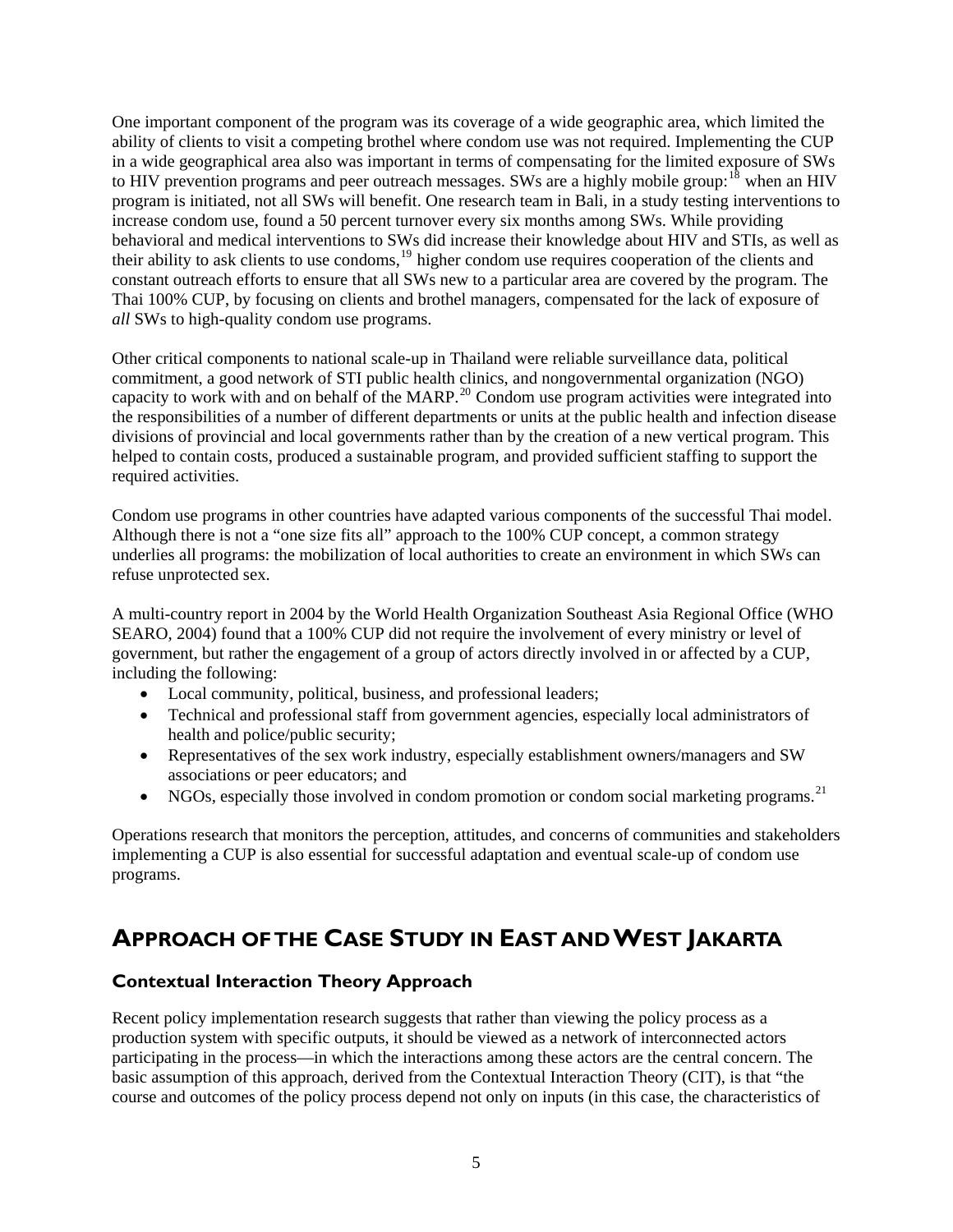<span id="page-11-0"></span>the policy instruments) but more crucially on the characteristics of the actors involved, particularly their motivation, information, and power."[22](#page-23-0) "Motivation" refers to the degree to which the implementation of the policy or program is perceived as contributing to the goals and interests of the actors involved. "Information" refers to whether policy and program implementers and target groups have sufficient technical, administrative, or management information to benefit from the program; if actors feel they will benefit from a policy they are much more likely to request or seek out the information they need to adequately implement it. Information also refers to the effectiveness with which different actors in the network communicate and understand each other's organizational culture. "Power" refers to understanding who is empowered to implement a policy and to what extent. Policies are implemented within a network of actors. Levels of dependency among actors in the network vary and successful implementation depends on successful collaboration within the network. For example, if actor A is not motivated to implement a policy and actors B and C are dependent on actor A to do their work, lack of collaboration may result in poor implementation. In this case, B and C may appeal to government authorities with formal authority to enforce collaboration by A. In other cases, collaboration may be improved through informal means, such as negotiating or bargaining with actor A by actors B and C or by advocacy by target group for the implementation of the policy. Other forms of power may derive from formal sources (for example, using the legal system to challenge a policy). In most interaction processes, informal sources of power may be highly important and, in many cases, can balance the often more formal powers of the implementing authorities. $^{23}$  $^{23}$  $^{23}$ 

#### **Case Study Methodology**

In preparing the case studies, we focused our interview questions on exploring motivation, information, and power among actors with a role in CUP implementation in the districts. Learning from the experiences of leaders and staff in East and West Jakarta may help us understand the contribution each of these factors is making to implementation condom use policies in other municipalities.

*Informants*: HPI's local senior consultant, who is familiar with the governmental departments and NGOs in these two districts, created a short list of potential informants and conferred with the local ASA office staff on who to interview. Criteria for inclusion in the case study included (1) staff and leaders within the municipal government who were or would be involved in writing the SK and getting it approved by the mayor; and (2) staff from district government departments, NGOs, and brothels that would be involved in efforts to implement a 100% CUP. Twelve potential respondents were selected, and interviews were scheduled with the assistance of the East and West Jakarta ASA offices.

Over three and a half days in April 2007, HPI conducted 11 key informant interviews—five in West Jakarta (2 men, 3 women) and six in East Jakarta (3 men, 3 women). Standard techniques were followed for conducting qualitative research and in-depth interviews. The interviews were not tape recorded. Of the respondents in West Jakarta, three worked in the public sector and two worked with local NGOs. Of the respondents in East Jakarta, three worked for the public sector and three worked with NGOs. The interviews ranged from 45 to 120 minutes; government respondents were interviewed in their office or department conference rooms. NGO respondents were interviewed in their offices or in the health clinics where they provided services. All interviews were conducted in Bahasa with simultaneous translation (the interviewer did not speak Bahasa). Two respondents in West Jakarta were interviewed a second time to gather more details and validate information given by other respondents.

During the interviews, the following themes were explored:

What was the process through which the 100% CUP SK was written and endorsed in West Jakarta but not endorsed in East Jakarta?

Which agencies were most important in supporting or opposing the endorsed SK, and why?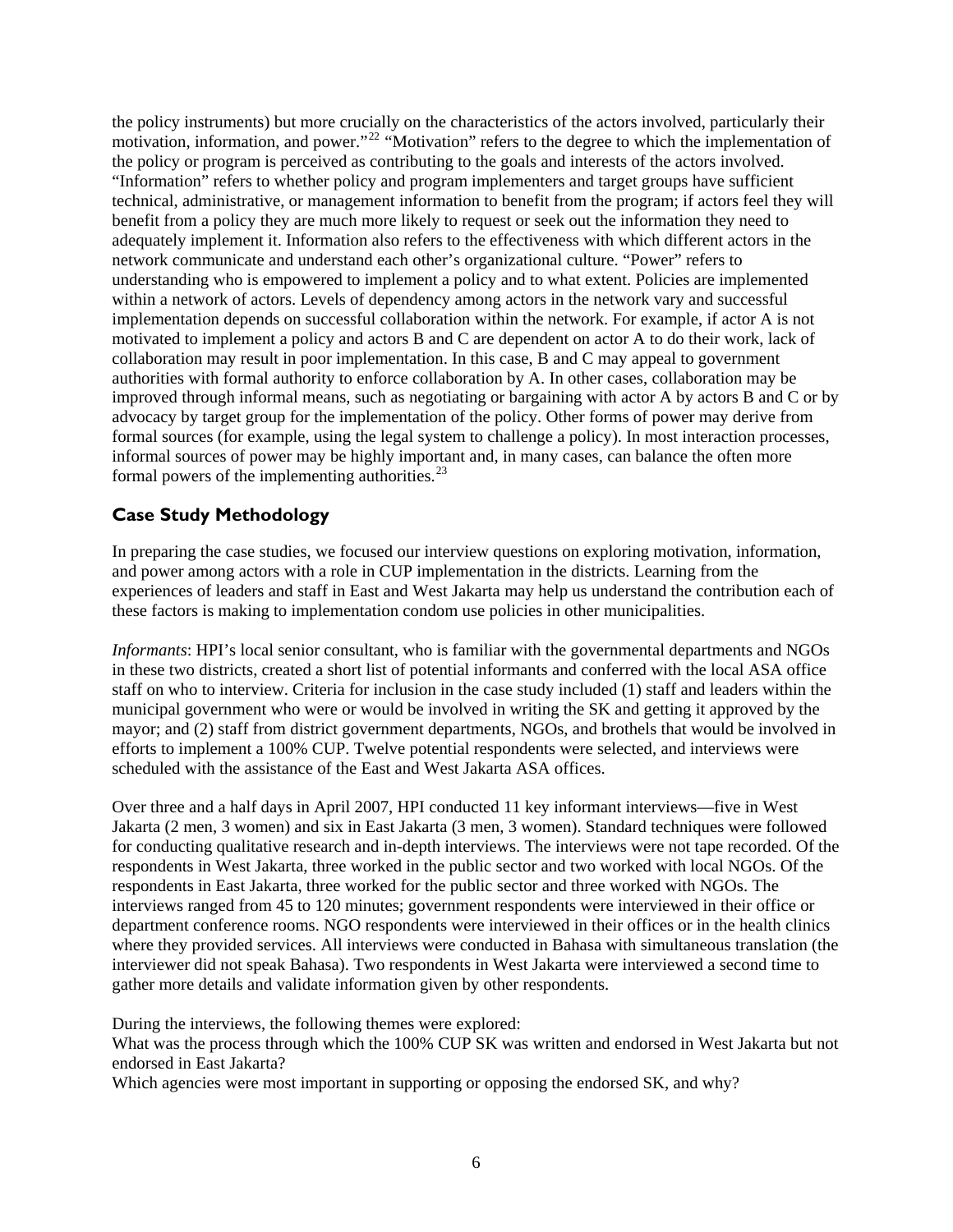<span id="page-12-0"></span>What kind of advocacy was done to gain support for the SK? Who advocated, and to which other agencies or organizations was the advocacy directed? What are the next steps in implementing the 100% CUP?

#### **Analysis**

Extensive notes were taken at each interview and then transcribed. The transcripts were shared with an HPI/Indonesia consultant and staff to get their clarifications or corrections of the content. HPI staff also incorporated into the transcripts additional clarifications provided by the two respondents interviewed a second time. After a final review of the transcripts, the text was coded for consistency with the constructs of the CIT (motivation, information/communication, and power/collaboration), as well as additional themes that arose. The findings below are organized by theme: Clarifications of informants' quotes are written in brackets []. Interview transcripts are available by special request.

# **FINDINGS**

#### **Motivation**

They say "In Indonesia, a program is successful if it is successful in Jakarta." If Jakarta had a Perda, it would work in other places as well. We have other examples of success with other kinds of Perdas. (Government staff; Interview #7, East Jakarta)

In many ways, Jakarta is a modern and contemporary city, but the five districts of the city vary by wealth, type of resident (religious and age composition and proportion who are migrants), and social/political outlook. Several respondents mentioned that East Jakarta is more "conservative" than West Jakarta—evident by the number of entertainment sites licensed by the Department of Tourism (DOT) in each district. (The term "entertainment site" refers to massage parlors, discos, billiard halls, and karaoke venues but does not include brothels.) West Jakarta has approved licenses for 60 entertainment sites and promotes itself as an entertainment destination (for locals as well as tourists), while East Jakarta has only 20 licenses for such establishments. West Jakarta has recognized the incidence of HIV in ways that East Jakarta has not. For example, West Jakarta has approved a special clinic for PLHIV. One NGO respondent mentioned that the government of West Jakarta is easier to work with, resulting in a positive relationship between them; this is not the situation in East Jakarta. Perhaps West Jakarta is more responsive to the epidemic because there are more entertainment sites, and the awareness of the risk posed to workers there is higher.

One crucial component for policy "take-off" is a high level of motivation by key stakeholders to implement the policy. In Indonesia, as in other countries, building consensus to implement a 100% CUP starts with achieving a local enabling policy instrument and the financial and human resources to move the program forward. One indicator of stakeholder motivation is the origin of the SK. In West Jakarta, the SK was drafted by local government staff in collaboration with NGOs; in East Jakarta, it was drafted by five NGOs working on HIV issues and then shared with the district government staff for review and revision. Interviews revealed that, 20 years into the epidemic, motivation to protect most at-risk populations for HIV infection is still low within most levels of the Jakarta provincial and district governments. As one respondent noted:

The province has done some work on this issue, but there is not a serious commitment to it. They are not serious about HIV or the Perda. The Provincial KPA [AIDS Commission] has a working group, not a committee at the district level—it should be the other way around. The province is not the implementer of the SK. We asked the province to change this arrangement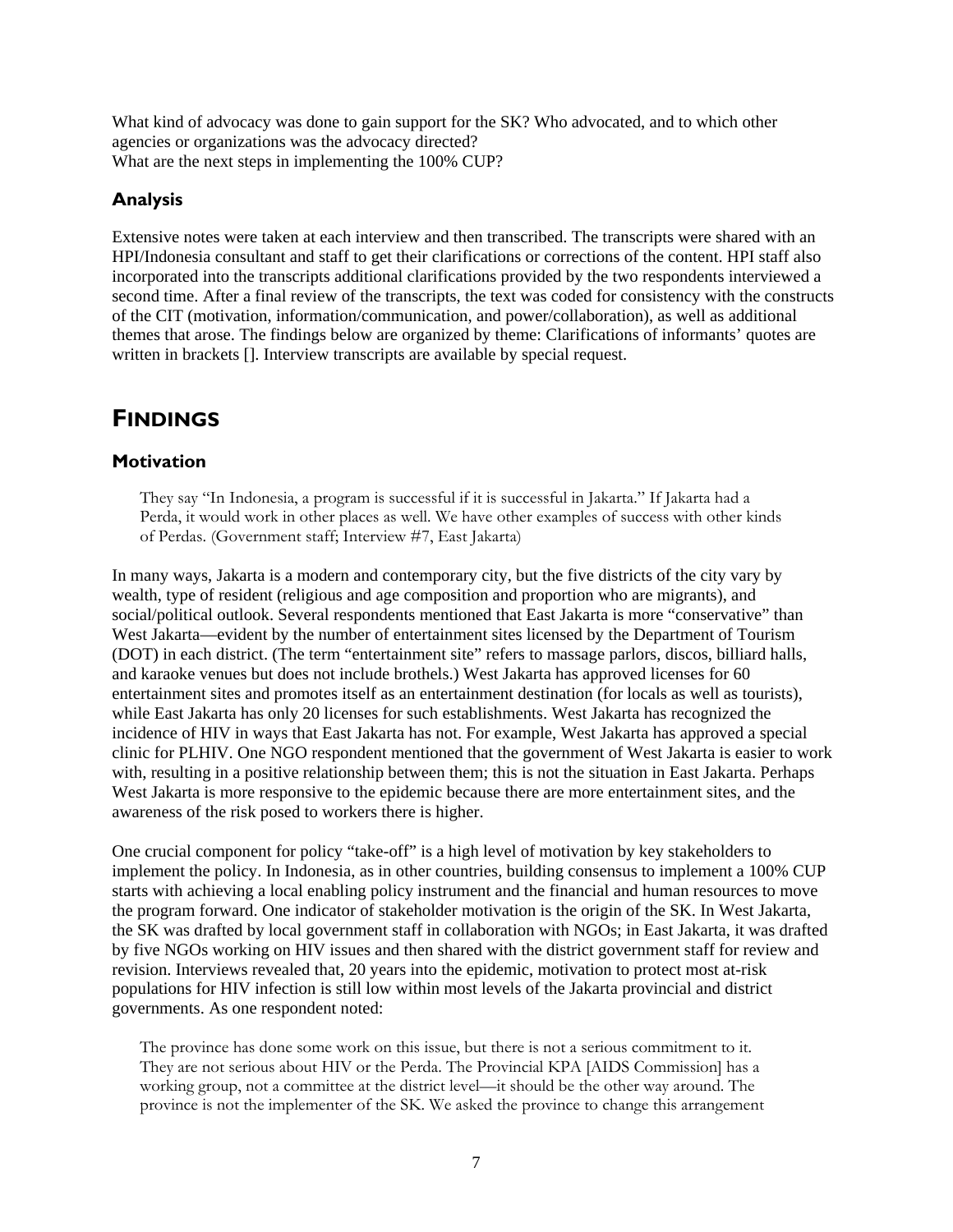because we are not seeing local results. The province thinks the districts are not capable yet. But it is not about capability, it is about willingness. (Government staff, Interview #1, West Jakarta)

Several issues undermine the motivation of leaders and staff in both districts: (1) stigma and discrimination associated with high-risk sexual behavior, (2) organizational arrangements that undermine momentum on the SK (i.e., transfers of knowledgeable staff), and (3) conflict over the meaning of "condom promotion." The first two of these are addressed at length below. The third issue will be explored in the section "Information/Communication."

#### *Stigma and Discrimination (S&D)*

In a concentrated epidemic, educating the public about the 100% CUP may not be as important as providing education about HIV prevention in general and instituting policies and programs to reduce S&D against those affected by HIV.

We have good policies; the problem is implementation. Lack of implementation is due to stigma and discrimination (S&D). There is S&D even among high-level government officials. We attended a meeting with the Vice Mayor who is chief of KPA and even he expressed S& D against PLHIV. He said, "Why look after these people?" We helped write the SK for West Jakarta but there was no follow-up. (NGO staff: Interview #5, West Jakarta)

It is in entertainment places where HIV is transmitted, but HIV is kept like a secret; in our culture, people with HIV are considered bad people. Prostitution is not legal, and promoting condoms [is seen to] promote prostitution. We have talked to hotel management and told them to put condoms in the rooms, and if necessary, the customers can contact reception if none are available in the room. We have to keep HIV quiet so our efforts do not blow up… The regulation is not written yet. No decree. There is just talk about it. If we have regulation, it means we support prostitution. We used to promote condoms, not just for family planning but for health. Not just for prostitution, but for other illness like hepatitis—we hid condom use under health…. (Government staff; Interview #3, West Jakarta)

The mayor is supportive but cannot act due to religious groups…From discussions with other departments, there are some people with correct understanding, but superiors do not have this perspective. Even if the Perda was written, we would still have major problems with perception and denial. In our work, we have tried to keep our activities with at-risk groups under the wire. (Government staff; Interview #7, East Jakarta)

#### *Rotation and selection of representatives*

One issue that undermines political commitment (and that can affect motivation) is the frequent transfer of staff and the way in which positions within the District AIDS Commission (KPAD) are assigned. Several respondents mentioned difficulties in getting the time and attention of government employees who sit on the KPAD but who have many competing responsibilities. Respondents also mentioned that appointment to the KPAD is not based on interest or commitment to HIV but rather on a person's position within the government (see Figure 1). Note that the KPAD structure is related to the municipality's organizational structure; officers in the KPAD are appointed based on their designations in the municipality. Even when members of the KPAD are concerned about HIV they may lack the technical expertise to effectively address some of the issues they are asked to work and the National AIDS Commission has pledge to provided TA to the KPAD across the country. The initial development and endorsement of the SK in West Jakarta was a multisectoral success because several individuals effectively reached out, found allies, and facilitated collaboration. With those leaders gone, efforts to move forward on the SK have faltered. In East Jakarta, leaders persuasive enough to motivate collaboration have yet to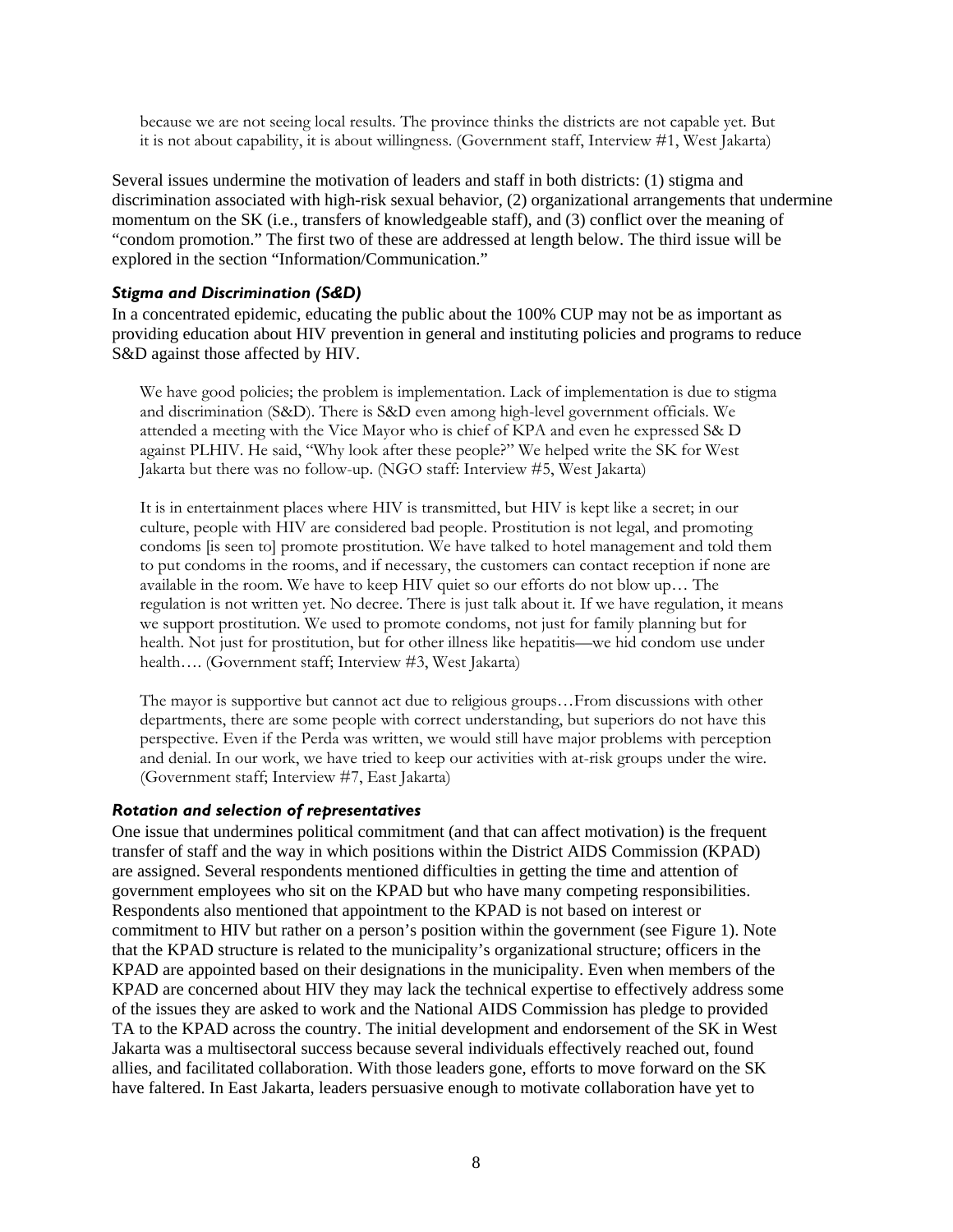emerge. Differing agendas, ambivalence or hostility toward addressing HIV, and lack of accountability all undermine an effective multisectoral approach in West and East Jakarta.



**Figure 1. Municipality and KPAD Organization Structure** 

There is a civil service rule that staff have to be transferred after 2 or 3 years. People are routinely rotated around different ministries….Actually that may not be a policy, but it is a practice*.* NGO *X[\\*](#page-14-0)* spent a lot of money for study tours with government officials, but then these officials are rotated and the investment is lost. All levels of civil servants are rotated in this fashion. Another barrier is that the government has certain structures. For example, the chair of the KPAD has to be the Vice Mayor; the Secretary of the KPAD has to be from the Social Welfare Department Unit. But these may not be the best people for these jobs. The role is based on position in government not because the person knows much about or supports AIDS. (NGO staff; Interview #5, West Jakarta)

Previously, NGO *Y* was involved in the KPAD, but with [the] new structure, some are not involved, not invited to meetings. The new people don't know much about the SK. They say

l

<span id="page-14-0"></span><sup>\*</sup> The names of the NGOs are not being used in order to protect their privacy.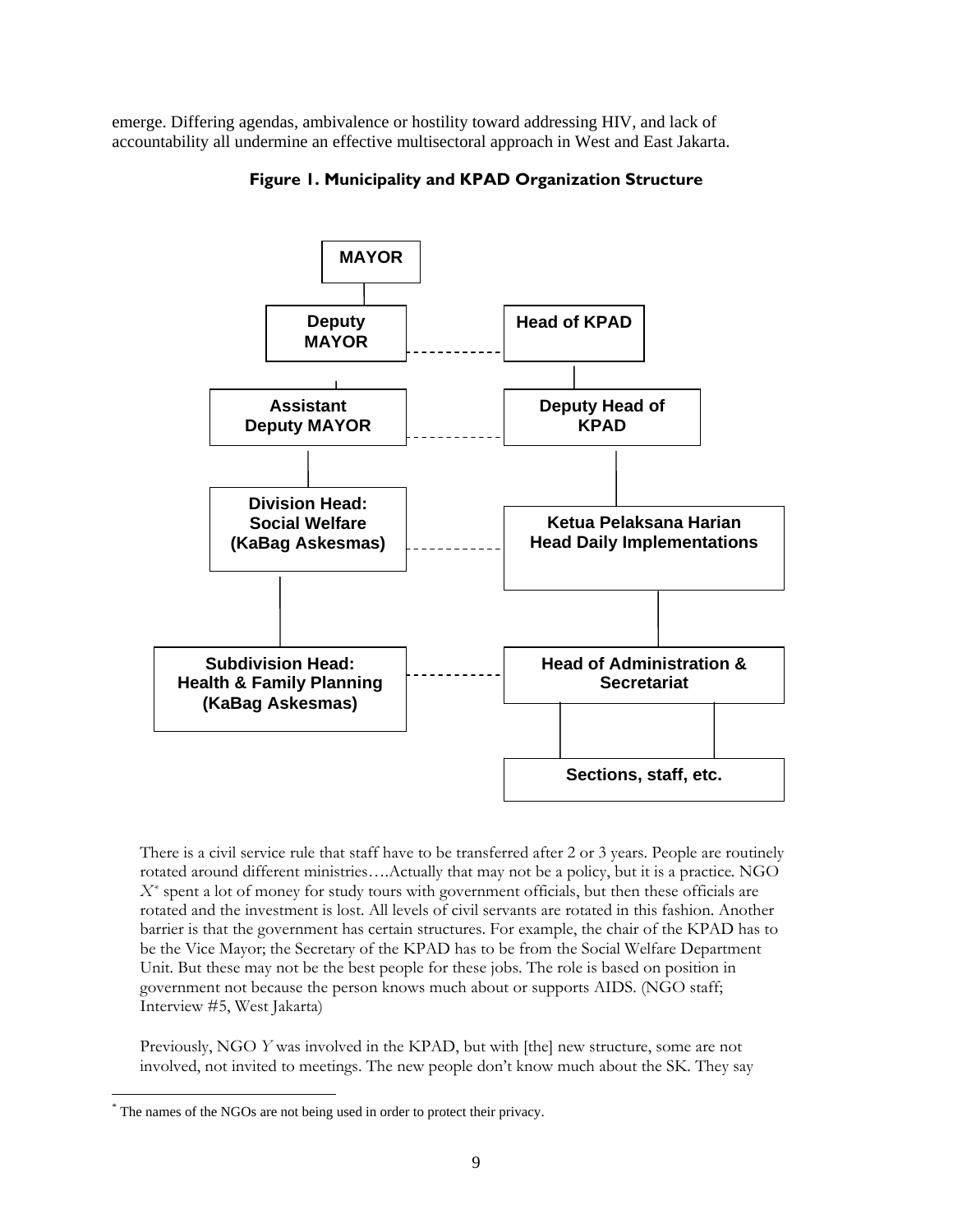<span id="page-15-0"></span>they have not been able to learn much about the SK, though they all came seven months ago. They haven't been able to learn about the SK because of poor transfer of knowledge from old group to new group. Head of KPAD has not encouraged staff to learn about previous work. Also the staff assigned to the KPAD have other duties; they are not focused on the KPAD. They prioritize their work in the government over KPAD duties. (NGO staff; Interview #9, East Jakarta)

#### **Information**

In the current situation there are still arguments between parties about 100% CUP. We need better coordination to implement. Even if we had a Perda, we would need stronger coordination. We all do not have the same perspective on condoms; some say condom use is promotion of free sex. (Government staff; Interview #7; East Jakarta)

#### *Conflict over the Meaning of Condom Promotion*

Conflicts over policies can arise from differences in beliefs and values that are informed by "boundary judgments"—the information ("cognitions") held, consciously or unconsciously, to be true and how those cognitions align with the goals and objectives of the policy or program.<sup>[24](#page-23-0)</sup> How a person defines a problem, the range of acceptable solutions, and the identification of preferred solutions to that problem will influence whether or not a person supports a policy or works to oppose it. Having endorsed a particular explanation for and the appropriate solutions to a problem, people become invested in defending that position against alternative explanations.<sup>[25](#page-23-0)</sup>

Promotion of condom use in high-risk sex is defined by many in Indonesia as a moral issue and not as a public health issue. In East and West Jakarta, opponents to the 100% CUP judge that the policy will encourage pre- or extra-marital sex, which are considered "immoral." Policymakers and implementers who endorse the policy fear that their support will be seen as admitting sex work exists and thereby endorsing infidelity. They risk a strong backlash from religious groups if they appear too supportive of the CUP.

Legally, there is no prostitution. (Government staff; Interview #11, East Jakarta)

We had difficulties in brothels with the managers and local authorities. If we insist on condom use, we are then recognizing that prostitution exists in these sites and we cannot admit that; prostitution is illegal. (Government staff; Interview #1, West Jakarta)

Conflict over meaning and fear of negative consequences limit the development of the kinds of guidelines and technical information that would facilitate communication and collaboration among organizations with a role in implementation the CUP.

If public sector actors deny the existence of sex work, there is little incentive for key actors in the sex industry—brothels, massage parlors, karaoke bar managers and pimps, *Rukun Warga* (RW—head of a group of neighborhood associations), and SWs to collaborate on CUP implementation. In the absence of government commitment to the 100% CUP, NGOs have been funded by donors to provide programs that reach out to SWs and their clients to increase their knowledge about HIV and their skills in condom negotiation and use, and to provide STI treatment and psychosocial respite from sex work through peer support and drop-in centers. Some NGOs have successfully organized pimps into groups, *pokjas,* to disseminate HIV prevention information and condoms to SWs and clients, but without much apparent impact.<sup>[26](#page-23-0)</sup> The work of NGOs helps government achieve some public health goals without appearing to endorse illegal activities or associate with stigmatized, marginalized, and vulnerable groups. In an environment of policy and program implementation gridlock, NGO programs, while crucial, are not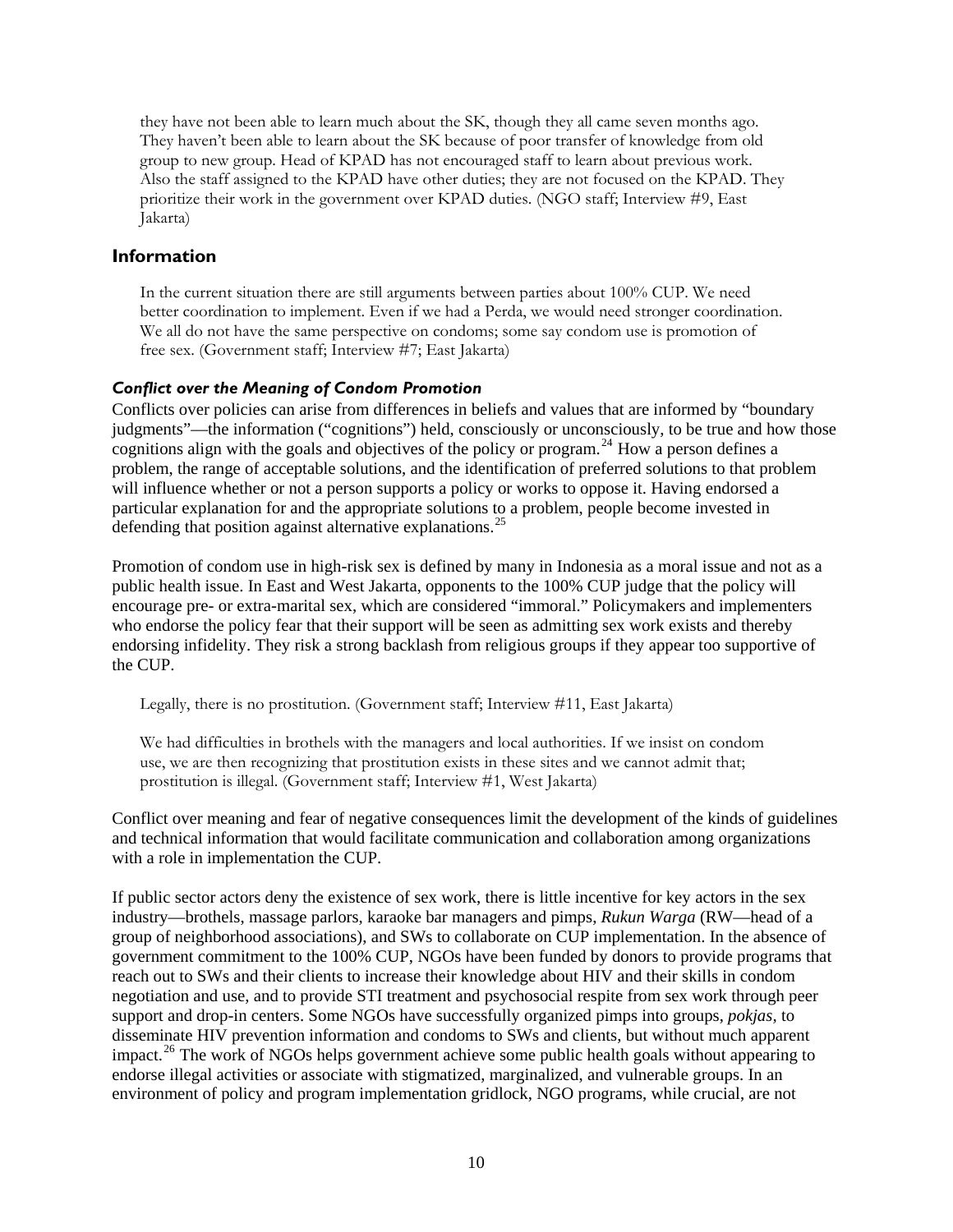<span id="page-16-0"></span>sufficient to address the spread of HIV within MARP. Large-scale coverage of surveillance, prevention, and treatment programs can only be achieved through pragmatic partnerships among the government, NGOs, MARPs, and the community.<sup>[27](#page-23-0)</sup> To move forward, a shared understanding of the goals of condom promotion has to be found.

#### **Power/Collaboration**

#### *Interdepartmental Coordination*

The likelihood of successful implementation varies inversely with the number of organizations involved in implementation, the number of levels of government involved in implementation, and the number of checkpoints required before action is taken.[28](#page-23-0)

While the multisectoral approach has been promoted for more than a decade, empirical data suggest that the more actors and layers of government involved, the more the challenge of "multilayer complexity" arises, which delays the implementation of policies<sup>[29](#page-23-0)</sup> that can be held hostage to political differences and conflicts over resources and lines of authority. With reference to HIV, some have even questioned the effectiveness of multisectoral engagement, especially in a low-prevalence, concentrated epidemic such as that in Indonesia.<sup>[30](#page-23-0)</sup>

The multisectoral approach has been embraced in Indonesia since 1994, when it was endorsed by the first National HIV/AIDS Strategy and the establishment of the KPA, which comprises representatives from ministries, donors, and NGOs. Currently, the Coordinating Ministry of People's Welfare coordinates the strategy. The KPA includes 11 ministries, and its chair reports directly to the president. With decentralization of authority to the district and provincial levels, the KPA has no enforcement capacity but rather crafts national policy and acts as a strong advocate for HIV within the government, the public sector, and civil society. Provincial and district AIDS Committees (KPAD) reflect the structure of the KPA and receive funding from provincial governments (and, in some localities, from international donors). The KPADs have a role in drafting but not approving SKs and Perdas, developing workplans with and among various ministries, supervising the work of NGOs (although they do not fund these NGOs), and most important, coordinating various actors and activities related to HIV at the local level. Like the KPA, KPADs do not have an implementation role.

In my opinion, the multisectoral approach is problematic because the management system of government is to involve everyone in decisionmaking, but there are many who do not have a good understanding of HIV, but all have to make decisions. As a result, many decisions are delayed. (NGO staff; Interview #5, West Jakarta)

So we designed the SK, did advocacy, and decided to take action. We decided to work at the village level, in a village with many HIV infections. The local people were willing. We got opposition from the departments of tourism, religion, public order, and social welfare. They refused to support it initially. We had different policies than the department of tourism; they considered that no SK was in effect in this village…We have not determined which agency will provide which sanctions. The DOT has not instructed lower levels to implement the 100% CUP. Instructions have been sent to the entertainment site owners, but they do not carry any sanctions for failing to following the SK. There is local autonomy at the provincial level, but they think they do not have authority to impose sanctions. Entertainment site licenses are issued at the provincial level, so it is even more difficult [for us to influence them]. (Government staff; Interview #2, West Jakarta)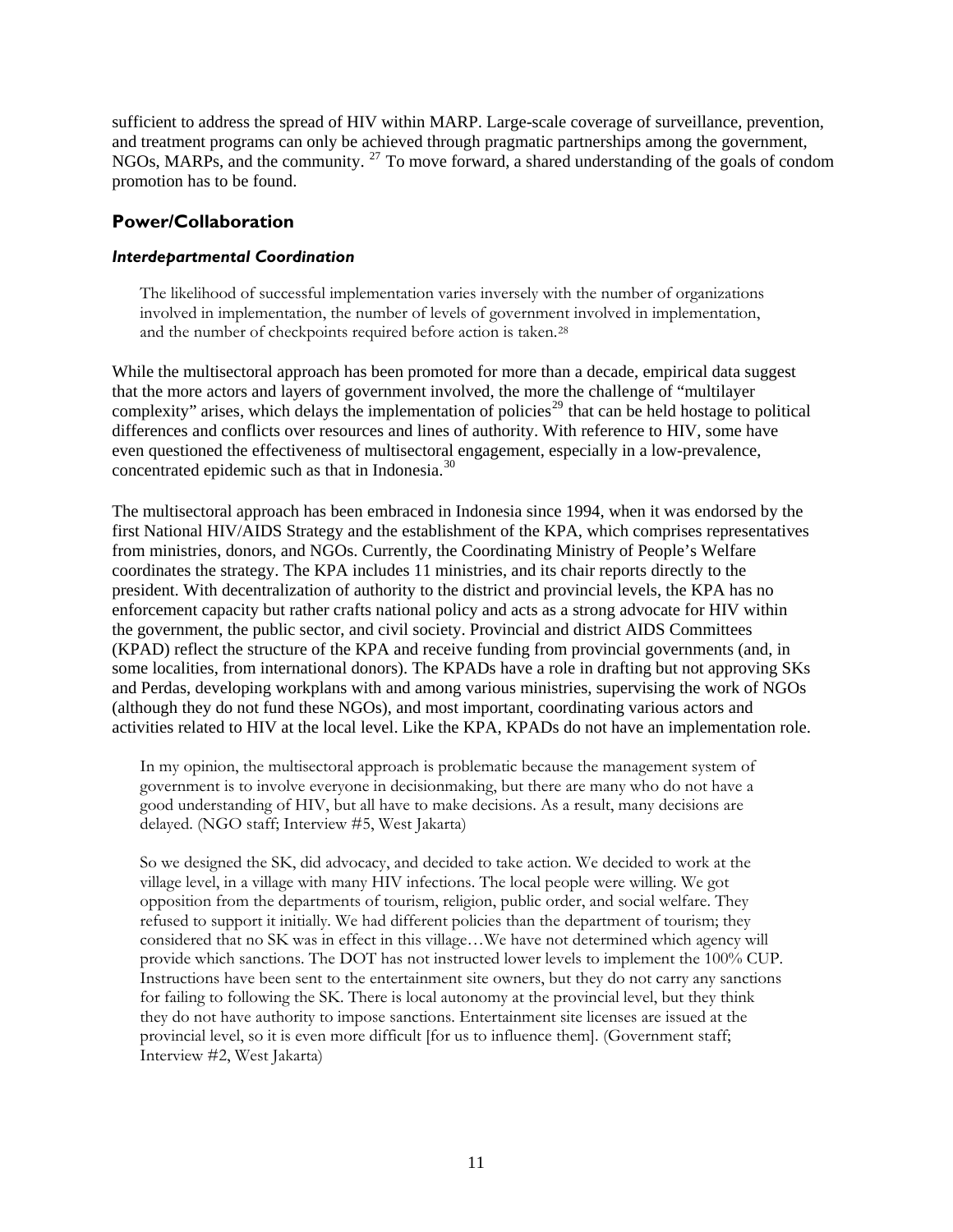#### <span id="page-17-0"></span>*Collaboration with Sex Establishments*

The fact that the sex industry is a multimillion-dollar business in Indonesia is not news. Thousands of people living in the neighborhoods surrounding the brothels and entertainment sites depend on the commerce generated by these enterprises. Spend any time in a brothel and one will note the steady stream of entrepreneurs flowing through with various goods and services: clothing, food, and medicine vendors; carpenters and other tradesmen making repairs or renovations; and beer and liquor distributors. Staff includes security guards, cleaning staff, "reception" desk attendants, bartenders, pimps, parking attendants, and brothel managers. Business partners are rarely seen: RWs, local police and military personnel, and people referred to as the local "mafia."

The key issue here is not that sex work is hidden but that the necessity of sex work as an economic option is increased where official unemployment is high and social and gender inequality is widespread.<sup>[31](#page-23-0)</sup>

We still have difficulties with the RWs. We have invited them to meetings. We conveyed the idea that our objective is to save the nation from HIV epidemic, and they understood. Some difficulties diminished after we spoke to them. We had difficulties in brothels with the managers and local authorities….We need to get around owners and pimps by going to sex workers and educating them so they can insist on condom use. But if managers do not support 100% CUP, then condoms do not get used. (Government Staff; Interview #1, West Jakarta)

#### Some informants suggested alternative determinants of low motivation to implement the 100% CUP:

[The DOT provides licenses to massage parlors.] They know there is prostitution in these places, but law does not allow it. So recognizing sex work happens legalizes prostitution, in their way of thinking. They get funds from licenses they give to entertainment sites [such as karaoke bars, massage parlors]. They fear losing money if 100% CUP is enforced. (Government staff; Interview #2, West Jakarta)

So we developed another SK for this municipality, number 2004/1 (in 2004). Implemented it but not satisfactorily; we had clashes with the business sector, disagreements with our colleagues who regulated entertainment site… There are still some people who think that if the SK is issued it will hamper their activities. (Government staff; Interview #1, West Jakarta)

A lot of people violate the regulations because of economic problems. (Government staff; Interview #4, West Jakarta)

#### **Other Factors Affecting Implementation of the 100% CUP**

#### *Little Investment in Advocacy*

Lessons learned from evaluations of policy implementation in other countries make it clear that (1) both the technical and political feasibility of any policy must be considered and addressed during its design and implementation; (2) opposition to the policy must be clearly understood and appropriate advocacy strategies and policy champions developed; (3) the engagement of civil society must be nurtured and continuously supported or effective programs can become vulnerable to political pressures; and (4) lack of incentives for public sector employees to implement a policy, or sanctions against inaction, reduce the likelihood that contested policies will be implemented.

The interviews revealed that advocacy to influential stakeholders has not been a consistent component of the overall strategy to affect 100% CUP implementation. For the most part, advocacy efforts could be described either as periodic dissemination of information and data to government departments, the KPAD, and individuals, or confronting the government about its lack of action. As experience has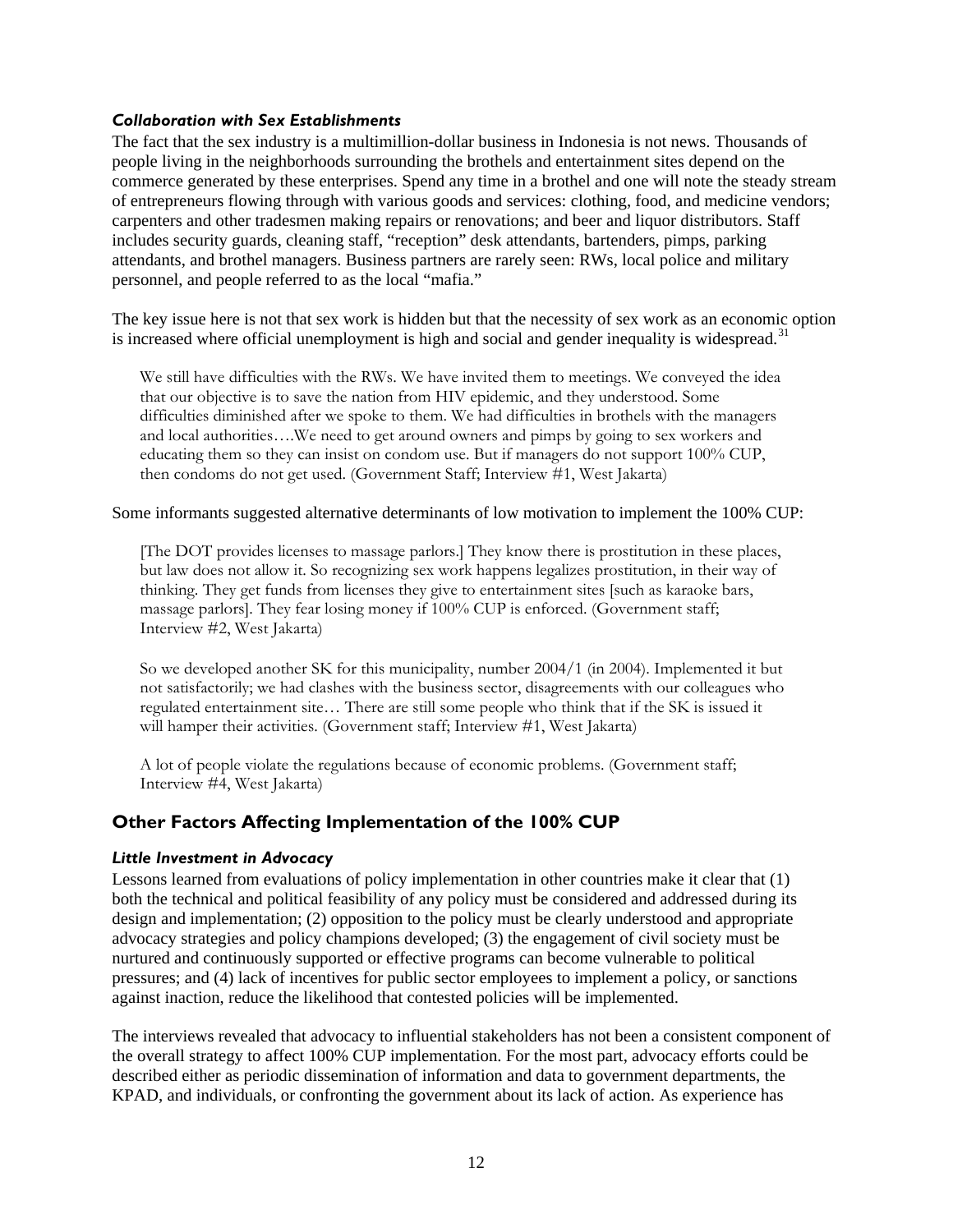demonstrated all too frequently, without the continuous and strong mobilization of advocates, efforts to implement a specific policy or program will be eroded by bureaucratic inertia, resistance, and turf battles over resources and territory.[32](#page-24-0)

In West Jakarta, if we look at the roles of NGOs, there is strong support for HIV, but in East Jakarta, there is no support from the NGOs [for advocacy work.] They do not want to do advocacy and invest in communication with government. Advocacy is slow, boring, difficult work that needs constant pushing. (NGO staff; Interview #5; West Jakarta)

We do advocacy with provincial government, but [we're] not making much progress. We are part of the NGO Forum of Jakarta. We have been sharply critical of the government, so now they don't have much time for us. (NGO staff; Interview #10, East Jakarta)

Our NGO did not do advocacy in the past. We have a very bureaucratic system in Jakarta, so we only work at provincial level. We work mostly with MARPs [most at-risk populations]. We have not done much advocacy with local parliament or with provincial officials. We assist West and East Jakarta KPADs to develop workplans and budgets. (NGO staff; Interview #4, West Jakarta)

Almost certainly, the 100% CUP was fiercely debated among policymakers, donors, NGOs, and organizations representing SWs and other MARP when it was proposed for the National HIV/AIDS Strategy. Unfortunately, strategies used to gain support for the program at the national level have not penetrated to provincial and municipal level advocates, where implementation occurs.

#### *Religious Leaders' Response to HIV Prevention*

1

In 1995, Indonesia's Council of Ulemas urged that condoms be sold only to married couples—and then only by prescription from a general practitioner; the belief was that strong religious convictions would stop people from having extramarital sex.<sup>[33](#page-24-0)</sup> In Indonesia, as in many other countries, one reason for lack of action on HIV has been the assumption that premarital sex, adultery, prostitution, homosexuality, and intravenous drug use happen so infrequently that the risk of a generalized epidemic is low. Yet, there are an estimated 250,000 SWs in Indonesia, and seven to 10 million men who visit them at least annually.<sup>[34](#page-24-0)</sup> Many of the underlying factors that contribute to high-risk behavior and the spread of HIV—poverty, gender inequality, and weak legal structures—also are ignored by these assumptions.

Nearly all respondents in West and East Jakarta mentioned that the major barrier to 100% CUP implementation was the opposition—or fear of opposition—from the religious community and the Department of Religion (DOR). These respondents used similar language to explain this resistance: support for the CUP condones promiscuity; HIV is a retribution for "bad" behavior; condoms recognize and therefore promote prostitution. Despite this common language, the SK *was* approved in West Jakarta with the passive cooperation<sup>[†](#page-18-0)</sup> of the DOR. The two respondents most influential in getting the SK passed used their personal relationships and credibility to persuade members of the DOR to allow it to go forward.

<span id="page-18-0"></span><sup>&</sup>lt;sup>†</sup> Bressers (2004, p. 8) makes a distinction between three types of interaction among actors involved in implementing a given policy: *cooperation* (active, passive, or forced), *opposition*, and *joint learning*. "'Active' cooperation occurs when both parties share a common goal (remembering that the goal also can involve an attempt to hinder the application of the instrument). We speak of 'passive' cooperation when one of the parties adopts a relatively passive stance which neither hinders nor stimulates the application of the policy instrument. 'Forced' cooperation is a form of passive cooperation that is imposed by a dominant actor. 'Opposition' occurs when one of the actors tries to prevent application by another actor; and 'joint learning' occurs when only a lack of information stands in the way of application. There are also situations in which there will be no interaction at all between the responsible authorities and the target group. In this case the possibility that the instrument will be applied is remote indeed."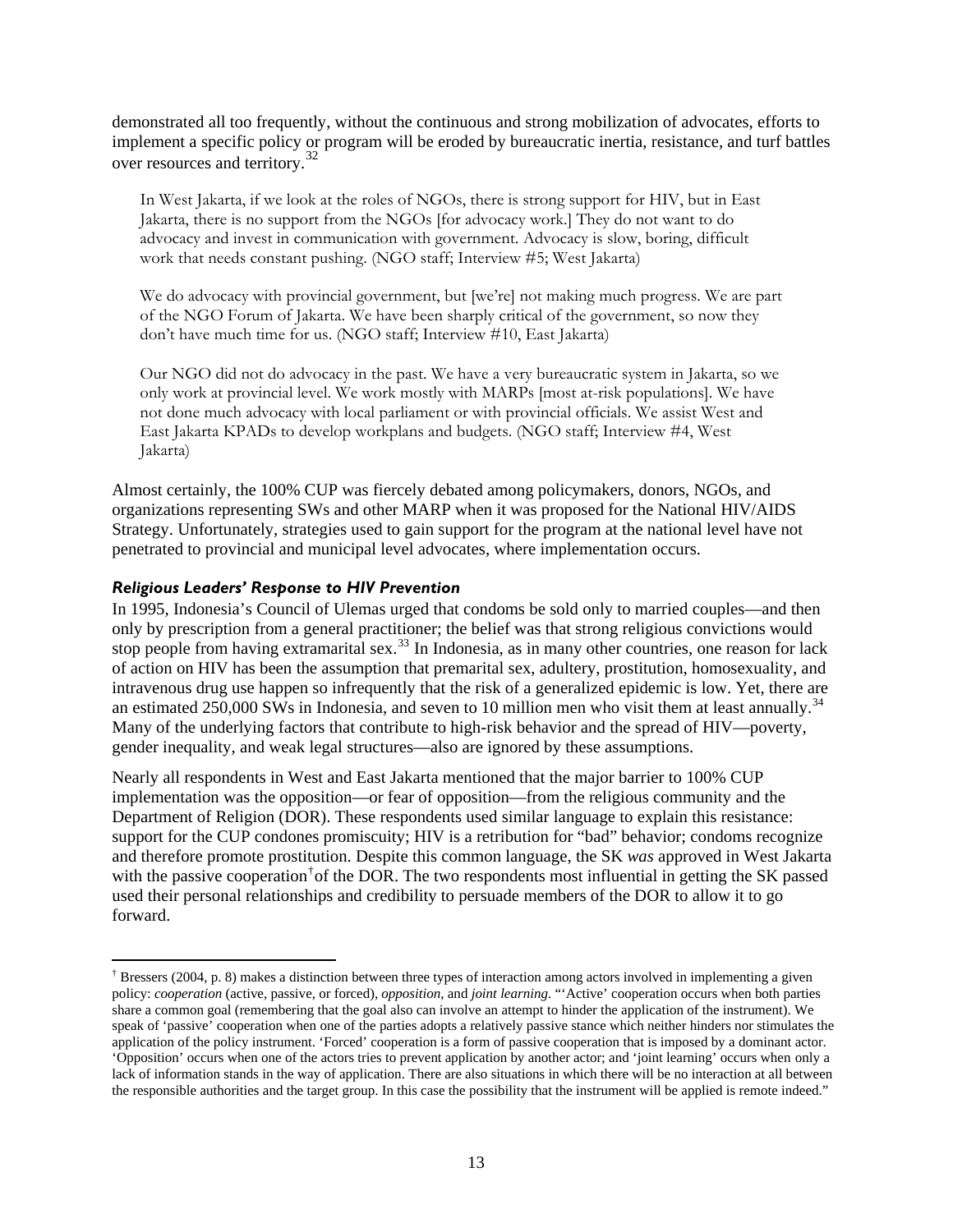<span id="page-19-0"></span>We face Islamic organizations that will push back and fight us. Their influence is strong even at the provincial level. Their mindset is fixed. We have had many meetings with religious leaders, but we need more sophisticated advocacy approaches. Even the Mayor's office cannot write the SK due to the religious groups. We are working at a small, local level so that religious leaders do not know our actions…. We do not want to apply strict sanctions because we would face resistance by religious leaders, but we do want sanctions imposed. (Government staff; Interview #2, West Jakarta)

One stakeholder that is impossible to work with is PKS, a religious party. They are strongly opposed to HIV [prevention]. They are very religious. Also a community-based organization named FPI (Front for Islamic Liberation) is opposed [to prevention activities for HIV]. These two can really shoot down officials at the top level if they talk about HIV. (NGO staff; Interview #4, West Jakarta)

The interviews showed, however, that the perspectives of religious leaders are not homogeneous and, in fact, religious leaders can be convinced of the contribution 100% CUP could make to public health.

#### *Can you give me an example? How did you approach those people in the religious department? Did you receive a lot of resistance?*

I went to Askesmas (Social Welfare Division) which basically consists of civil societies, e.g., representatives from Forum Kerjasama Umat Beragama (Forum for Inter-faith Communication). They have representatives from Islam, such as Nahdlatul Ulama (one of the major Islamic faithbased organizations), Catholic, Christian, Hindu, etc. I talked to them during coffee break, just chit-chat. Or maybe before Jumatan – Friday prayer.

#### *Did they perceive the problem from the same perspective? If not, how did they come up with the same solution – 100% CUP? Did you use the argument of harm reduction?*

Not at first. But I used the analogy of landslide. The cause of landslide, natural disaster, is mismanaging the environment. Do we want to wait until HIV and AIDS wipe out our societies? This is the landslide. We don't want that to happen. When I presented this to them, they could not rebut. Then I asked what solution they would offer. They were silent. Then, I emphasized that condom use is one of the feasible alternatives at this moment. This is how we reach consensus to move forward. (Government staff; Interview #1; follow-up interview, West Jakarta)

They each have a wide network with NGOs, MOH, and MOT [Ministry of Tourism]. One of these people used to serve in the DOR. He was able to convince the religious people to support the SK. He was once a head of a subdistrict, so he has a lot of respect. He linked with NGO Z to get the SK written. At first, the DOR did not endorse it, but they agreed not to get in the way of the SK. (NGO staff; Interview #8; East Jakarta)

# **DISCUSSION**

Research in the policy implementation field points to several key issues that must be addressed in West and East Jakarta, as well as in other areas of Indonesia:<sup>[35](#page-24-0)</sup> the motivation of stakeholders to implement the policy, the level of information/communication among actors, and the balance of power among those actors in a position to oppose or collaborate with the policy's implementation. Policies such as the 100% CUP, which invoke highly salient symbols (e.g., morality, gender relations), often produce high levels of conflict. The intensity of the conflict determines the strength of the barriers to policy implementation. At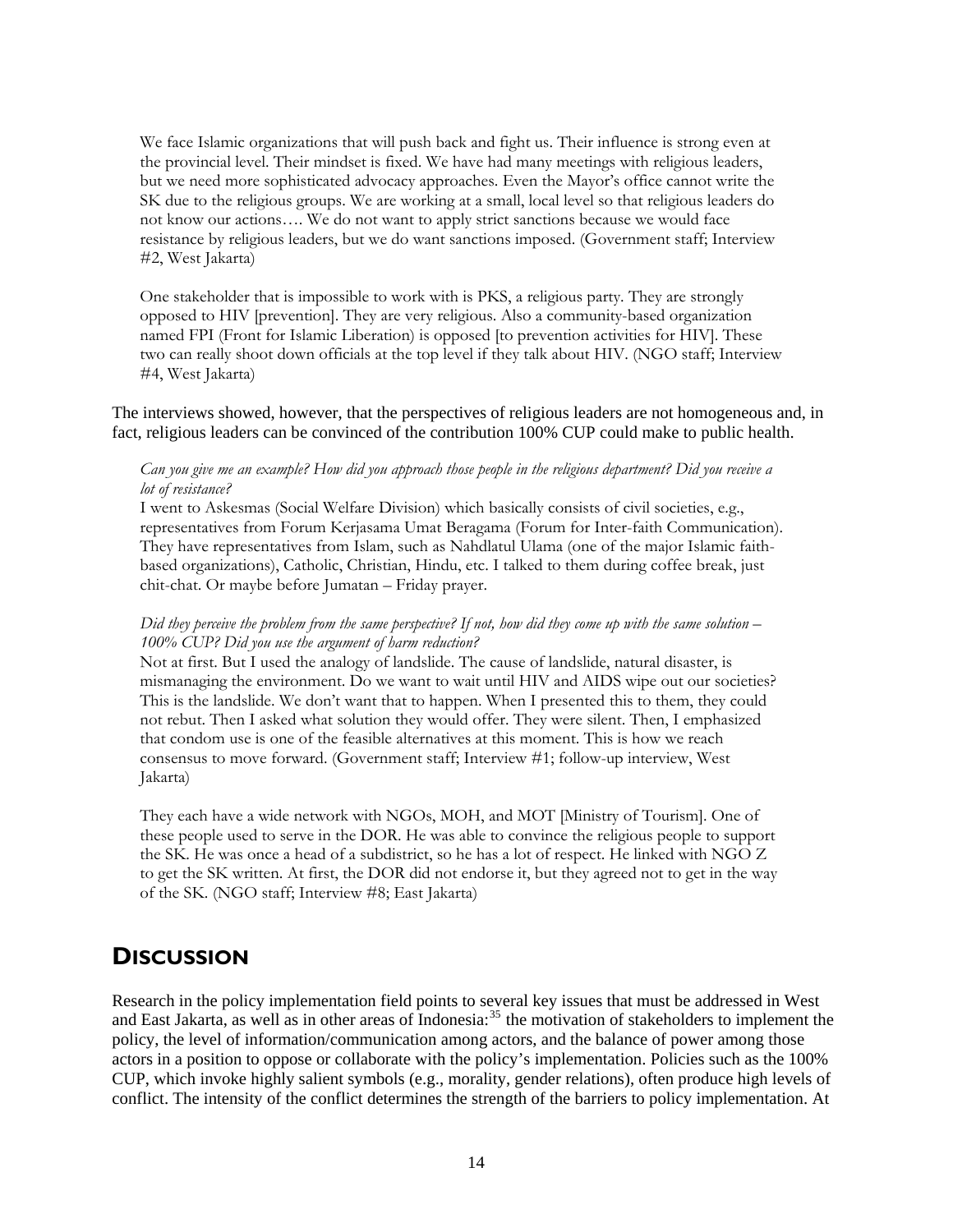<span id="page-20-0"></span>low levels of conflict, advocacy often works to reduce the barriers; when conflict is high, bargaining, coercion, and incentives often are needed to overcome barriers. The means through which a policy will be implemented successfully thus depends on the strength of local coalitions. In the case of the 100% CUP, coalitions supporting the program have not been strong enough to ensure its implementation or find ways to position their goals and objectives as compatible with those who oppose the program.<sup>[36](#page-24-0)</sup>

#### **Potential Advocacy Strategies**

Barriers to implementation of the 100% CUP in West and East Jakarta reflect the axiom that "all politics are local." Coalitions in East and West Jakarta opposed to 100% CUP implementation are much more influential than the weak coalitions supporting it. As we can see from the efforts made in West Jakarta, a few people highly committed to addressing HIV used persuasion and personal credibility to get the SK signed, but without greater coalition strength, resistance by other actors still is preventing policy implementation and wider action. In East Jakarta, where there are few policy champions, little action related to the SK has been taken at the government level.

In East and West Jakarta, action on the 100% CUP is blocked by mutually exclusive frames of reference; for some officials and community leaders, promoting condom use contradicts their concept of a moral society. For HIV activists, promoting the 100% CUP is one way to protect the lives of marginalized and stigmatized populations. Viewing the lack of movement on the SK in West Jakarta and the absence of an SK in East Jakarta through the lens of loss and risk may provide an advocacy approach that attempts to reframe the 100% CUP in a manner compatible with the values and acceptable solutions of those who oppose it. For example, condom promotion actually may address some of the concerns of these opponents: some studies have found that, where condoms have been widely promoted for high-risk sexual encounters, many men give up paying for sex and/or reduce the number of unpaid casual partners. Moreover, condom promotion has not been found to promote prostitution.<sup>[37](#page-24-0)</sup> Unless an alternative frame or common vision can be formulated, it is unlikely that much progress in implementing the program will be made.

Successful advocacy on HIV prevention *has* been done with religious leaders around the world. In December 2004, following intensive work by the United Nations Development Program in 15 countries throughout the Middle East and North Africa, Muslim and Christian leaders met in Egypt and endorsed the Cairo Declaration that states, in part:

On Prevention

- We reiterate that abstinence and faithfulness are the two cornerstones of our preventive strategies but we understand the medical call for the use of different preventive means to reduce the harm to oneself and others.
- We view as impious anything that may cause infection through intention or negligence as a result of not using all possible preventive means available, in accordance with heavenly laws.
- We emphasize the importance of reaching out to vulnerable groups which are more at risk for being infected by HIV/AIDS and/or spreading it, including commercial sex workers and their clients, injecting drug users, men having sex with men, and those who are involved in harmful practices. We emphasize the importance of diverse approaches and means to reach out to those groups, and although we do not approve of such behaviors, we call on them to repent and ask that treatment and rehabilitation programs be developed. These programs should be based on our culture and spiritual values.[38](#page-24-0)

By refocusing the discourse on HIV prevention from the issue of morality to that of public health or economic and social development, the stigma of pre- or extramarital sex and fear of exposure and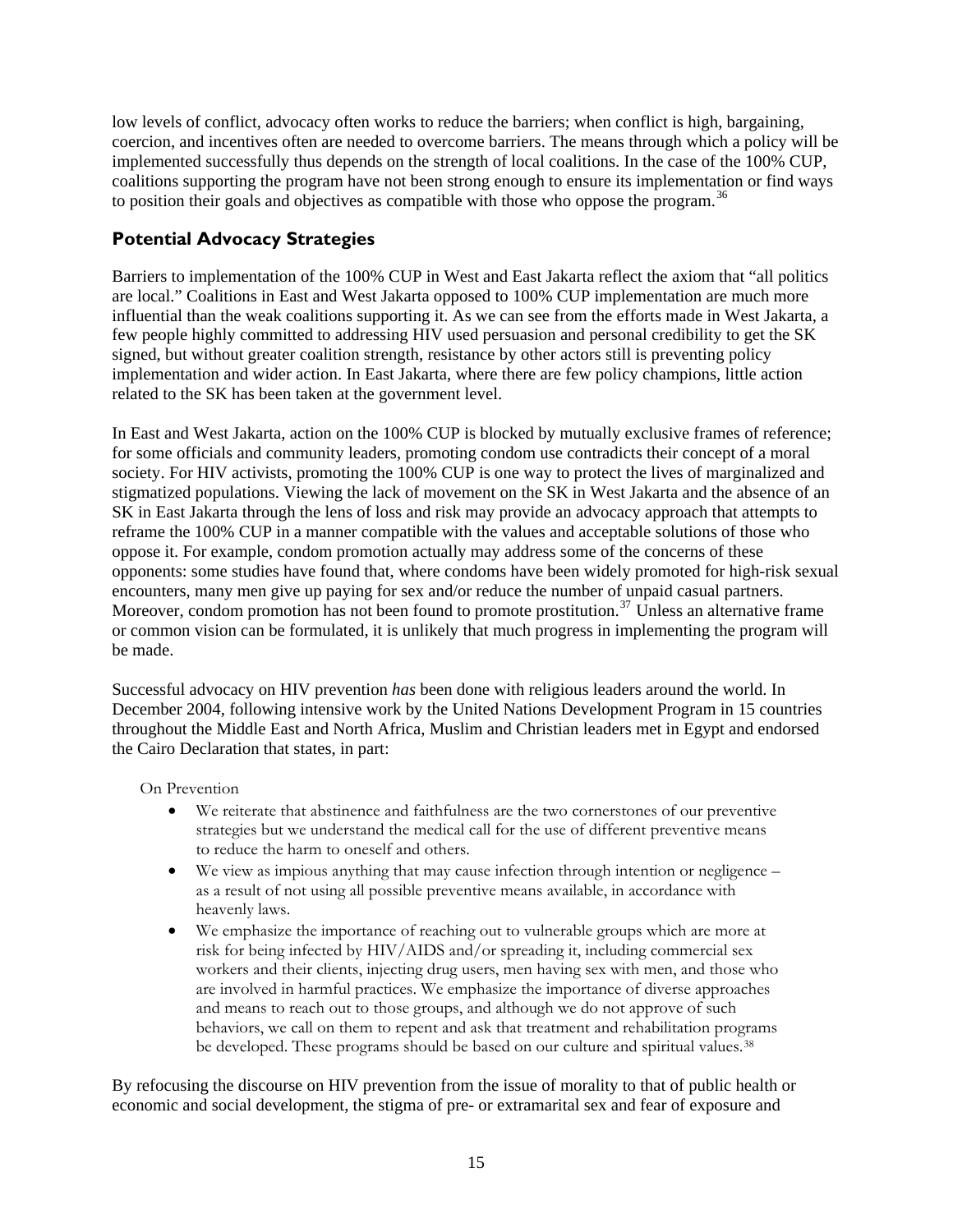condemnation heightens people's motivation for sexual secrecy and personal denial of risk. A refusal to acknowledge that sex work exists also undermines government commitment to developing economic and social programs that target at-risk girls, young women, and SWs so they will have options outside of the sex industry.<sup>[39](#page-24-0)</sup>

In Indonesia, religious leaders are strong advocates for the protection of human life. During the New Order regime of Suharto, Muslim leaders were a crucial voice of resistance<sup>[40](#page-24-0)</sup> and remain influential and vocal watchdogs in a country where faith and statecraft merge<sup>[41](#page-24-0)</sup> and democratic practices and protection of human rights remain weak. [42](#page-24-0), [43](#page-24-0) Clearly the religious discourse around HIV and the roots of risk behaviors cannot be ignored but should not be viewed as the sole reason that the 100% CUP is not being implemented. There are political and economic issues at stake as well. Sex work is a multi-million dollar business in Indonesia. People with vested interests in the sex industry may fear that implementation of the 100% CUP will not only expose their involvement but will also curtail their enterprises.

In West Jakarta, political leadership by just a few individuals was sufficient to get the SK written and approved by the mayor. Effective advocacy by credible actors, using persuasive arguments, was critical to achieving cooperation from groups in West Jakarta who traditionally had been opposed to implementation of a comprehensive 100% CUP. The transfer of these advocates to other sectors of the government and lack of a long-term advocacy strategy that would have built on the momentum generated in West Jakarta resulted in a leadership void, avoidance of risk taking among remaining government leaders, and the re-emergence of overt opposition to the policy.

We know that advocacy works, but to have long-term action on the 100% CUP, advocacy must be a sustained and organized effort. Advocates must be developed at *all* levels of government and civil society, including NGOs, FBOs and affected communities, so that the loss of a few advocates due to transfer or relocation does not result in collapse of the activities that support the program. It is critical to find incentives for government departments and sex industry stakeholders to reach an agreement on a geographically focused comprehensive plan for implementing the 100% CUP, thereby allowing higher level actors (e.g., the department heads) to exercise more oversight and influence. With a common language that enables government, religious, and NGO activities to frame the 100% CUP in mutually acceptable terms, implementation strategies then can focus on securing the compliance of the network of actors whose resources are vital to its success.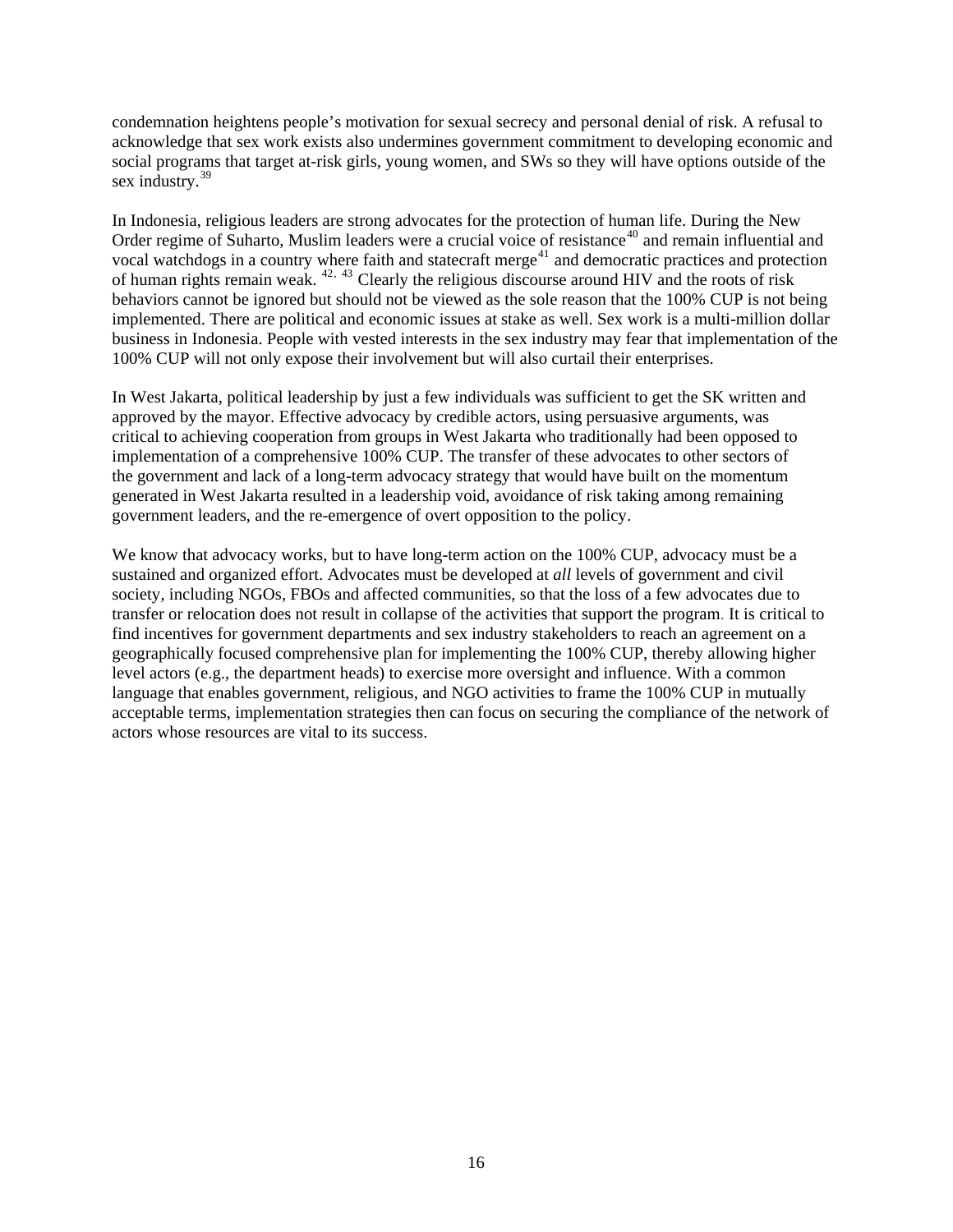# <span id="page-22-2"></span><span id="page-22-0"></span>**ENDNOTES/REFERENCES**

<span id="page-22-1"></span><sup>1</sup> Alesch, D. J., and W.J. Petak. 2001. "Overcoming Obstacles to Implementing Earthquake Hazard Mitigation Policies: Stage 1 Report." *Technical Report* MCEER-01-0004.

2 Sabatier, P. A. 1991. "Toward Better Theories of the Policy Process." *Political Science and Politics* June: 147–156.

<sup>3</sup> Kayaba, K., C. Wakabayashi, N. Kunisawa, H. Shinmura, and H. Yanagawa. 2005. "Implementation of a Smoke-Free Policy on School Premises and Tobacco Control as a Priority among Municipal Health Promotion Activities: Nationwide Survey in Japan*.*" *American Journal of Public Health* 95: 420–422.

<sup>4</sup> Deibert, R.J., G. Goldbaum, T.R. Parker, H. Hagan, R. Marks, M. Hannrahan, and H. Thiede. 2006. "Increased Access to Unrestricted Pharmacy Sales of Syringes in Seattle-King County." *Washington: Structural and Individual-level Changes, 1996 versus 2003* 96(8): 1347–1353.

5 Grassley, N. C., and G.P. Garnett. 2005*.* "The Future of the HIV Epidemic*.*" *Bulletin of the World Health Organization* 83: 378–383.

6 UNAIDS/WHO. 2004. *Case Study on Estimating HIV Infection in Concentrated Epidemics: Lessons from Indonesia*. Working Group on Global HIV/AIDS/STI Surveillance.

<sup>7</sup> Pervilhac, C., J. Stover, E. Pisani, T. Brown, R. Mayorga, O. Mugurungi, M. Shaukat, L. Fan, and P.D. Ghys. 2005. *Using HIV Surveillance Data: Recent Experiences and Avenues for the Future* 19 (Supplement 2)*:*S53–S58.

<sup>8</sup> Ministry of Health and the Central Statistics Bureau. 2007. Risk Behavior and HIV Prevalence in Tanah Papua: Results of the IHBS 2006 in Tanah Papua. Jakarta: Government of Indonesia.

9 Elmendorf, A.E., E. Jensen, and E. Pisani. 2005. *Evaluation of the World Bank's Assistance in Responding to the AIDS Epidemic: Indonesia Case Study* Washington, DC: World Bank Operations Evaluation Department.

 $10$  Family Health International (FHI). 2000. Behavior Surveillance Survey: Indonesia. Arlington, VA: FHI.

 $11$  Lieberman, S.S., and P. Marzoeki. 2002. "Health Strategy in a Post-Crisis, Decentralizing Indonesia." *Health, Nutrition, and Population Family (HNP) Discussion Paper*. Washington, DC: World Bank Human Development Network.

12 Health Policy Initiative (HPI), Task Order 1. 2006. *Indonesia HIV/AIDS Strategy Audit.* Washington, DC: Constella Futures/HPI.

<sup>13</sup> Sumartojo, Esther. 2000. Structural Factors in HIV Prevention: Concepts, Examples and Implications for Research. *AIDS*: 14: Supplement 1: S3-S10.

14 WHO SEARO. 2004. *Experiences of 100% Condom Use Program in Selected Countries of Asia.* Geneva: WHO.

 $15$  Ibid.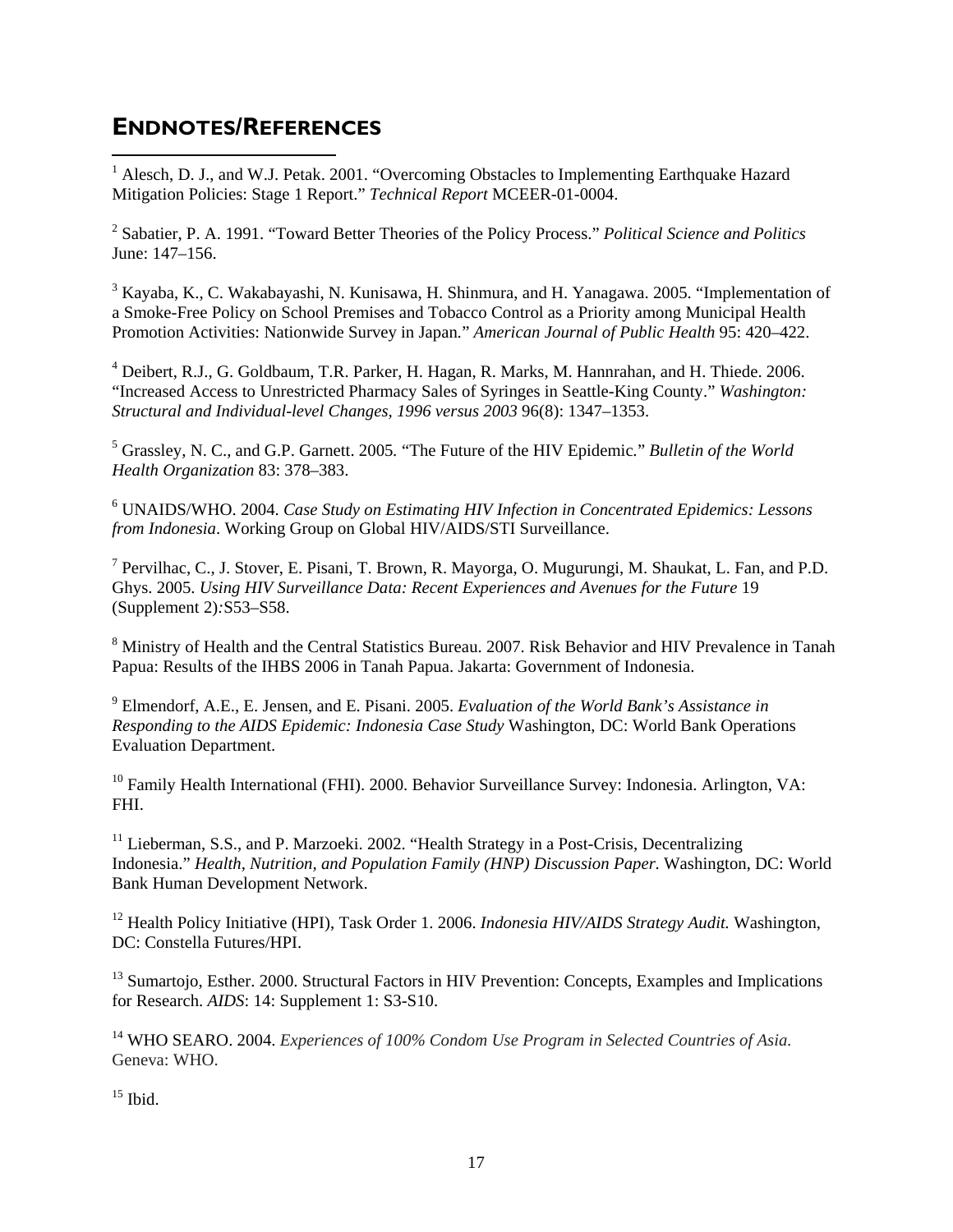16 UNAIDS and AIDS Division, Ministry of Public Health, Thailand. 2000. Evaluation *of 100% Condom Programme in Thailand: UNAIDS Case Study*. Bangkok: UNAIDS and AIDS Division, Ministry of Public Health, Thailand

 $17$  Ibid.

<span id="page-23-0"></span>1

<sup>18</sup> Basuki, E., I. Wolffers, W. Deville, N. Erlaini, D. Luhpuri, R. Hargono, N. Maskuri, N. Suesen, and N. van Beelen. 2002. "Reasons for Not Using Condoms among Female Sex Workers in Indonesia." *AIDS Education and Prevention* 14(2): 102–116.

<sup>19</sup> Ford, K., D.N. Wirawan, B.D. Reed, P. Muliawan, and R. Wolfe. 2002. "The Bali STD/AIDS Study Evaluation of an Intervention for Sex Workers*.*" *Sexually Transmitted Diseases January* 29(1): 50–58.

<sup>20</sup> Ainsworth, M., C. Beyrer, and A. Soucat. 2003. "AIDS and Public Policy: The Lessons and Challenges of 'Success' in Thailand*.*" *[Health Policy](javascript:AL_get(this,%20)* 64(1):13–37.

<sup>21</sup> WHO SEARO. 2004. Experiences of 100% Condom Use Program in Selected Countries of Asia. Geneva: WHO.

 $22$  Bressers, H. 2004. "Implementing Sustainable Development: How to Know What Works, Where, When and How." In *Governance for Sustainable Development: The Challenge of Adapting Form to Function.* William M. Lafferty (Ed.), Edward Elgar: Cheltenham.

 $23$  Ibid.

 $^{24}$  Ibid.

25 Des Jarlais, D.C., X. Sloboda, S.R. Friedman, B. Tempalski, C. McKnight, and N. Braine. 2006. "Diffusion of the D.A.R.E. and Syringe Exchange Programs*.*" *American Journal of Public Health* 96(8): 1354–1358.

<sup>26</sup> Basuki, E., I. Wolffers, W. Deville, N. Erlaini, D. Luhpuri, R. Hargono, N. Maskuri, N. Suesen, and N. van Beelen. 2002. "Reasons for Not Using Condoms among Female Sex Workers in Indonesia." *AIDS Education and Prevention* 14(2): 102–116.

 $27$  Godwin, P., N. O'Farrell, K. Fylkesnes, and S. Misra. 2006. "Five Myths about the HIV Epidemic in Asia*.*" *PLoS Medicine* (3)10, e426: 1703–1707.

<sup>28</sup> Alesch, D. J., and W.J Petak. 2001. "Overcoming Obstacles to Implementing Earthquake Hazard Mitigation Policies: Stage 1 Report." *Technical Report* MCEER-01-0004.

29 Hill, M., and P. Hupe. 2003. "The Multilayer Problem in Implementation Research*.*" *Public Management Review* 5(4): 471–490.

<sup>30</sup> Godwin, P., N. O'Farrell, K. Fylkesnes, and S. Misra. 2006. "Five Myths about the HIV Epidemic in Asia*.*" *PLoS Medicine* (3)10, e426: 1703–1707.

<sup>31</sup> Blackwood, E. 2007. "Regulation of Sexuality in Indonesian Discourse: Normative Gender, Criminal Law and Shifting Strategies of Control." *Culture, Health, and Sexuality* 9(3): 293–307.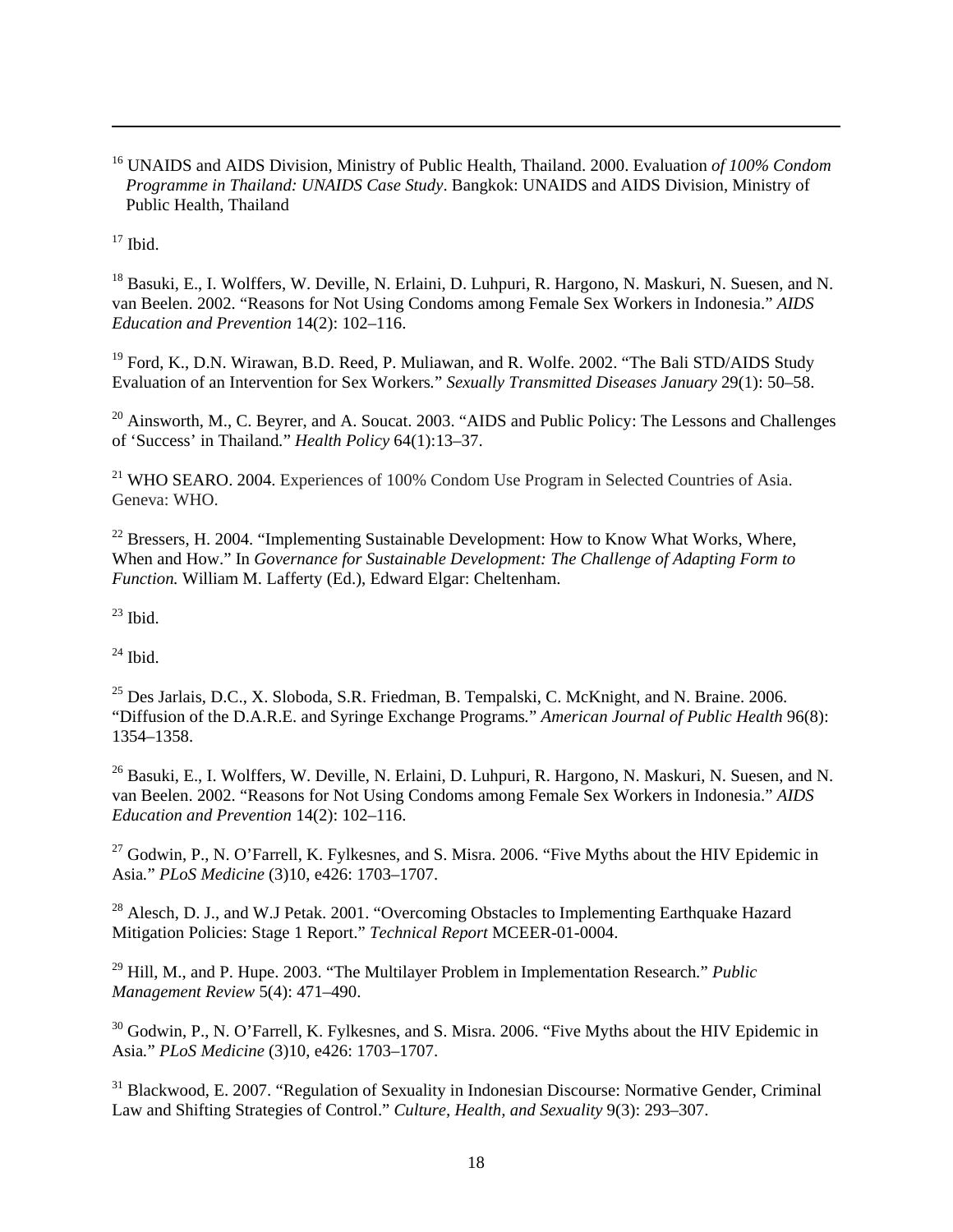$32$  Jahan, R. 2007. "Securing Maternal Health through Comprehensive Reproductive Health Services: Lessons from Bangladesh." *American Journal of Public Health* 97(7): 1186–1190.

<sup>33</sup> Kelly, L.M., and N. Eberstadt. 2005. "Behind the Veil of a Public Health Crisis: HIV/AIDS in the Muslim Word." *National Bureau of Asian Research Special Report*. Seattle, Washington: National Bureau of Asian Research.

34 USAID. 2005. *Health Profile: Indonesia*. Washington, DC: USAID.

<span id="page-24-0"></span>1

<sup>35</sup> Jahan, R. 2007. "Securing Maternal Health through Comprehensive Reproductive Health Services: Lessons from Bangladesh." *American Journal of Public Health* 97(7): 1186–1190.

<sup>36</sup> Matland, R.E. 1995. "Synthesizing the Implementation Literature: The Ambiguity-Conflict Model of Policy Implementation." *Journal of Public Administration Research and Theory* 5(2): 145–174.

<sup>37</sup> Hearst, N., and S. Chen. 2004. "Condom Promotion for AIDS Prevention in the Developing World: Is it Working?" *Studies in Family Planning* 35(1): 39–47.

38 UNDP. HIV/AIDS Regional Programme in the Arab States (HARPAS). 2004. T*he Cairo Declaration of Religious Leaders in the Arab States in Response to the HV/AIDS Epidemic. <http://www.harpas.org/products.asp>*

39 Asia Development Bank. 2006. Indonesia: Gender Integration Assessment. Manila: Southeast Asia Regional Department, Regional and Sustainable Development Department.

40 Conway, G., and N. Kishi. 2002. "Conflict Risk Assessment Report: Cambodia, Indonesia, and Philippines." *Country Indicators for Foreign Policy Project*. Toronto: The Norman Paterson School of International Affairs, Carleton University.

41 Blackwood, E. 2007. "Regulation of Sexuality in Indonesian Discourse: Normative Gender, Criminal Law and Shifting Strategies of Control." *Culture, Health, and Sexuality* 9(3): 293–307.

<sup>42</sup> Kelly, L.M., and N. Eberstadt. 2005. "Behind the Veil of a Public Health Crisis: HIV/AIDS in the Muslim Word." *National Bureau of Asian Research Special Report*. Seattle, Washington: National Bureau of Asian Research.

<sup>43</sup> Human Rights Watch. 2002. Breakdown: Four Years of Communal Violence in Central Sulewesi. December, 14 (9) (C). Accessed: [http://www.hrw.org/reports/2002/indonesia/indonesia1102.htm#](http://www.hrw.org/reports/2002/indonesia/indonesia1102.htm).